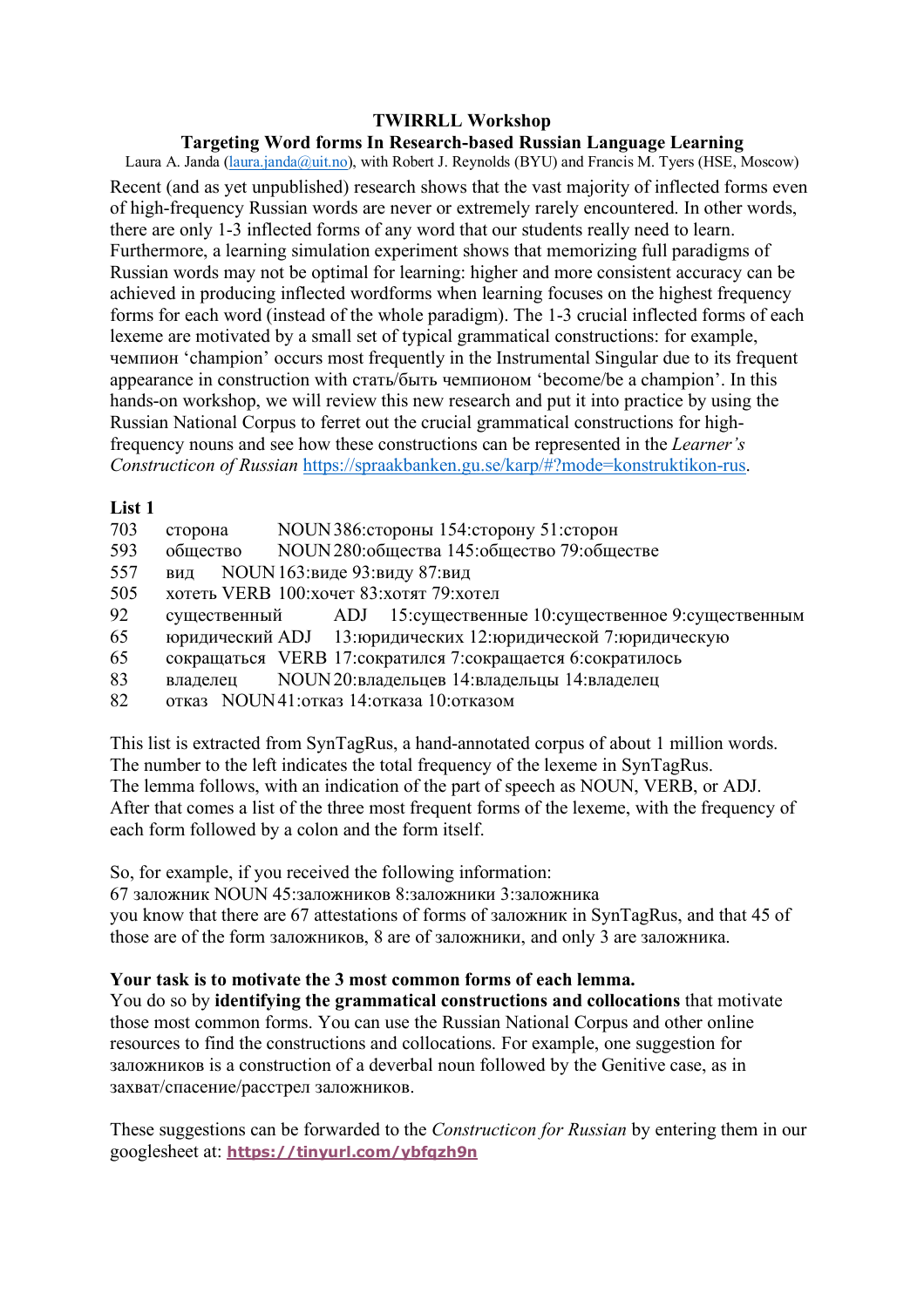#### **Targeting Word forms In Research-based Russian Language Learning**

Laura A. Janda (laura.janda@uit.no), with Robert J. Reynolds (BYU) and Francis M. Tyers (HSE, Moscow) Recent (and as yet unpublished) research shows that the vast majority of inflected forms even of high-frequency Russian words are never or extremely rarely encountered. In other words, there are only 1-3 inflected forms of any word that our students really need to learn. Furthermore, a learning simulation experiment shows that memorizing full paradigms of Russian words may not be optimal for learning: higher and more consistent accuracy can be achieved in producing inflected wordforms when learning focuses on the highest frequency forms for each word (instead of the whole paradigm). The 1-3 crucial inflected forms of each lexeme are motivated by a small set of typical grammatical constructions: for example, чемпион 'champion' occurs most frequently in the Instrumental Singular due to its frequent appearance in construction with стать/быть чемпионом 'become/be a champion'. In this hands-on workshop, we will review this new research and put it into practice by using the Russian National Corpus to ferret out the crucial grammatical constructions for highfrequency nouns and see how these constructions can be represented in the *Learner's Constructicon of Russian* https://spraakbanken.gu.se/karp/#?mode=konstruktikon-rus.

### **List 2**

| 548 | президент | NOUN231: президента 163: президент 66: президентом |
|-----|-----------|----------------------------------------------------|
| 95  | сознание  | NOUN 32:сознания 28:сознании 23:сознание           |
| 92  | коллектив | NOUN21: коллективов 16: коллектива 13: коллективы  |
| 637 | проходить | VERB 66: проходит 52: прошло 51: прошли            |
| 84  | нефтяной  | ADJ 24: нефтяных 17: нефтяной 15: нефтяного        |
| 62  | заключать | VERB 8: заключить 8: заключает 7: заключили        |
| 59  | воздушный | ADJ 12: воздушных 10: воздушного 7: воздушные      |
| 82  | кислород  | NOUN 56: кислорода 11: кислородом 9: кислород      |
| 81  | страница  | NOUN27: страниц 14: страницы 13: страницах         |

This list is extracted from SynTagRus, a hand-annotated corpus of about 1 million words. The number to the left indicates the total frequency of the lexeme in SynTagRus. The lemma follows, with an indication of the part of speech as NOUN, VERB, or ADJ. After that comes a list of the three most frequent forms of the lexeme, with the frequency of each form followed by a colon and the form itself.

So, for example, if you received the following information:

67 заложник NOUN 45:заложников 8:заложники 3:заложника you know that there are 67 attestations of forms of заложник in SynTagRus, and that 45 of those are of the form заложников, 8 are of заложники, and only 3 are заложника.

#### **Your task is to motivate the 3 most common forms of each lemma.**

You do so by **identifying the grammatical constructions and collocations** that motivate those most common forms. You can use the Russian National Corpus and other online resources to find the constructions and collocations. For example, one suggestion for заложников is a construction of a deverbal noun followed by the Genitive case, as in захват/спасение/расстрел заложников.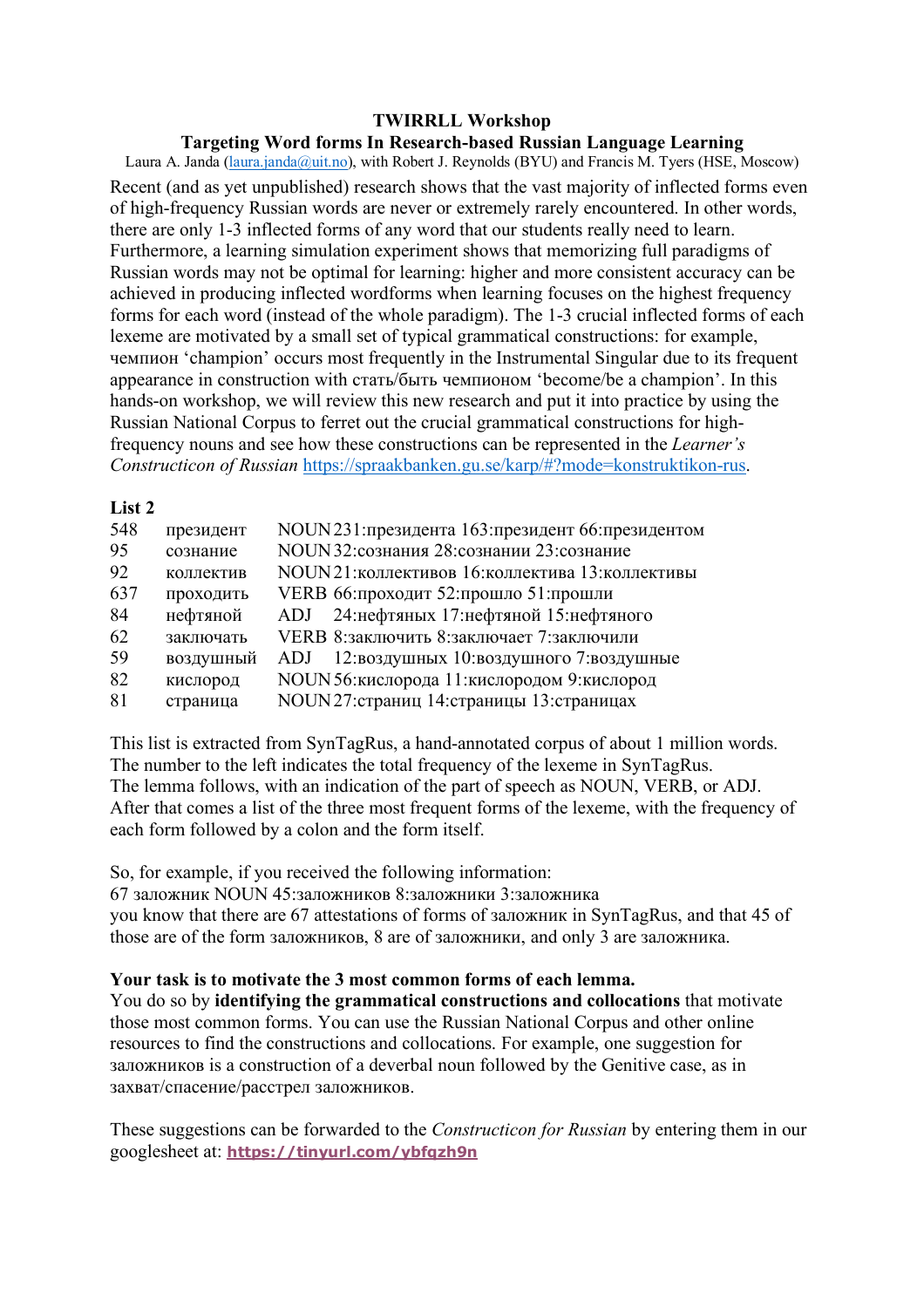## **Targeting Word forms In Research-based Russian Language Learning**

Laura A. Janda (laura.janda@uit.no), with Robert J. Reynolds (BYU) and Francis M. Tyers (HSE, Moscow) Recent (and as yet unpublished) research shows that the vast majority of inflected forms even of high-frequency Russian words are never or extremely rarely encountered. In other words, there are only 1-3 inflected forms of any word that our students really need to learn. Furthermore, a learning simulation experiment shows that memorizing full paradigms of Russian words may not be optimal for learning: higher and more consistent accuracy can be achieved in producing inflected wordforms when learning focuses on the highest frequency forms for each word (instead of the whole paradigm). The 1-3 crucial inflected forms of each lexeme are motivated by a small set of typical grammatical constructions: for example, чемпион 'champion' occurs most frequently in the Instrumental Singular due to its frequent appearance in construction with стать/быть чемпионом 'become/be a champion'. In this hands-on workshop, we will review this new research and put it into practice by using the Russian National Corpus to ferret out the crucial grammatical constructions for highfrequency nouns and see how these constructions can be represented in the *Learner's Constructicon of Russian* https://spraakbanken.gu.se/karp/#?mode=konstruktikon-rus.

### **List 3**

| 89 | содержание | NOUN 42: содержание 22: содержания 11: содержанием      |
|----|------------|---------------------------------------------------------|
| 88 | потенциал  | NOUN 51: потенциал 22: потенциала 7: потенциалом        |
| 88 | недостаток | NOUN25: недостаток 16: недостатки 13: недостатков       |
| 89 |            | подписывать VERB 19: подписал 8: подписать 7: подписано |
| 73 | сельский   | ADJ 22: сельского 15: сельское 10: сельских             |
| 62 | выяснять   | VERB 29: выяснить 6: выяснили 5: выясняются             |
| 58 |            | абсолютный ADJ 13:абсолютной 8:абсолютный 5:абсолютное  |
| 81 | избиратель | NOUN 56: избирателей 12: избиратели 4: избирателями     |
| 81 | альпинизм  | NOUN41: альпинизма 17: альпинизм 11: альпинизму         |

This list is extracted from SynTagRus, a hand-annotated corpus of about 1 million words. The number to the left indicates the total frequency of the lexeme in SynTagRus. The lemma follows, with an indication of the part of speech as NOUN, VERB, or ADJ. After that comes a list of the three most frequent forms of the lexeme, with the frequency of each form followed by a colon and the form itself.

So, for example, if you received the following information:

67 заложник NOUN 45:заложников 8:заложники 3:заложника you know that there are 67 attestations of forms of заложник in SynTagRus, and that 45 of those are of the form заложников, 8 are of заложники, and only 3 are заложника.

# **Your task is to motivate the 3 most common forms of each lemma.**

You do so by **identifying the grammatical constructions and collocations** that motivate those most common forms. You can use the Russian National Corpus and other online resources to find the constructions and collocations. For example, one suggestion for заложников is a construction of a deverbal noun followed by the Genitive case, as in захват/спасение/расстрел заложников.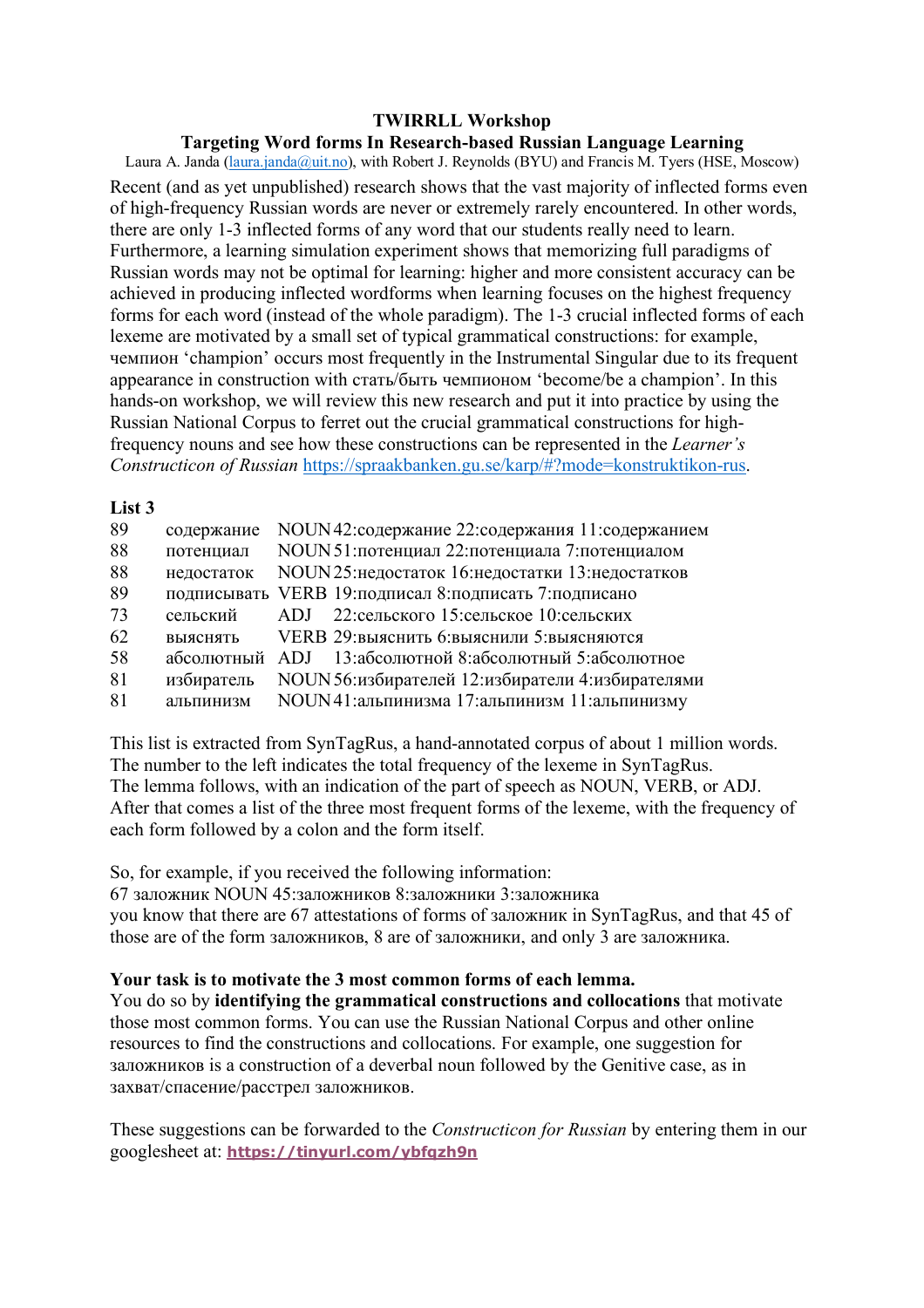## **Targeting Word forms In Research-based Russian Language Learning**

Laura A. Janda (laura.janda@uit.no), with Robert J. Reynolds (BYU) and Francis M. Tyers (HSE, Moscow) Recent (and as yet unpublished) research shows that the vast majority of inflected forms even of high-frequency Russian words are never or extremely rarely encountered. In other words, there are only 1-3 inflected forms of any word that our students really need to learn. Furthermore, a learning simulation experiment shows that memorizing full paradigms of Russian words may not be optimal for learning: higher and more consistent accuracy can be achieved in producing inflected wordforms when learning focuses on the highest frequency forms for each word (instead of the whole paradigm). The 1-3 crucial inflected forms of each lexeme are motivated by a small set of typical grammatical constructions: for example, чемпион 'champion' occurs most frequently in the Instrumental Singular due to its frequent appearance in construction with стать/быть чемпионом 'become/be a champion'. In this hands-on workshop, we will review this new research and put it into practice by using the Russian National Corpus to ferret out the crucial grammatical constructions for highfrequency nouns and see how these constructions can be represented in the *Learner's Constructicon of Russian* https://spraakbanken.gu.se/karp/#?mode=konstruktikon-rus.

#### **List 4**

| 85 | террорист  | NOUN 26: террористов 21: террористы 11: террористами |
|----|------------|------------------------------------------------------|
| 85 |            | статус NOUN42: статус 28: статуса 6: статусу         |
| 85 | расстояние | NOUN 35: расстояние 26: расстояния 14: расстоянии    |
| 87 | переносить | VERB 12: переносят 11: перенести 10: переносить      |
| 73 | ключевой   | 18: ключевых 11: ключевые 10: ключевой<br>ADJ.       |
| 60 | ложиться   | VERB 11: лег 9: легли 8: легла                       |
| 60 | укрепление | NOUN 22: укрепление 21: укрепления 8: укреплению     |
| 80 | уголовный  | 23: уголовное 16: уголовного 6: уголовных<br>ADJ     |
| 79 | одежда     | NOUN 29: одежды 17: одежда 13: одежде                |

This list is extracted from SynTagRus, a hand-annotated corpus of about 1 million words. The number to the left indicates the total frequency of the lexeme in SynTagRus. The lemma follows, with an indication of the part of speech as NOUN, VERB, or ADJ. After that comes a list of the three most frequent forms of the lexeme, with the frequency of each form followed by a colon and the form itself.

So, for example, if you received the following information:

67 заложник NOUN 45:заложников 8:заложники 3:заложника you know that there are 67 attestations of forms of заложник in SynTagRus, and that 45 of those are of the form заложников, 8 are of заложники, and only 3 are заложника.

# **Your task is to motivate the 3 most common forms of each lemma.**

You do so by **identifying the grammatical constructions and collocations** that motivate those most common forms. You can use the Russian National Corpus and other online resources to find the constructions and collocations. For example, one suggestion for заложников is a construction of a deverbal noun followed by the Genitive case, as in захват/спасение/расстрел заложников.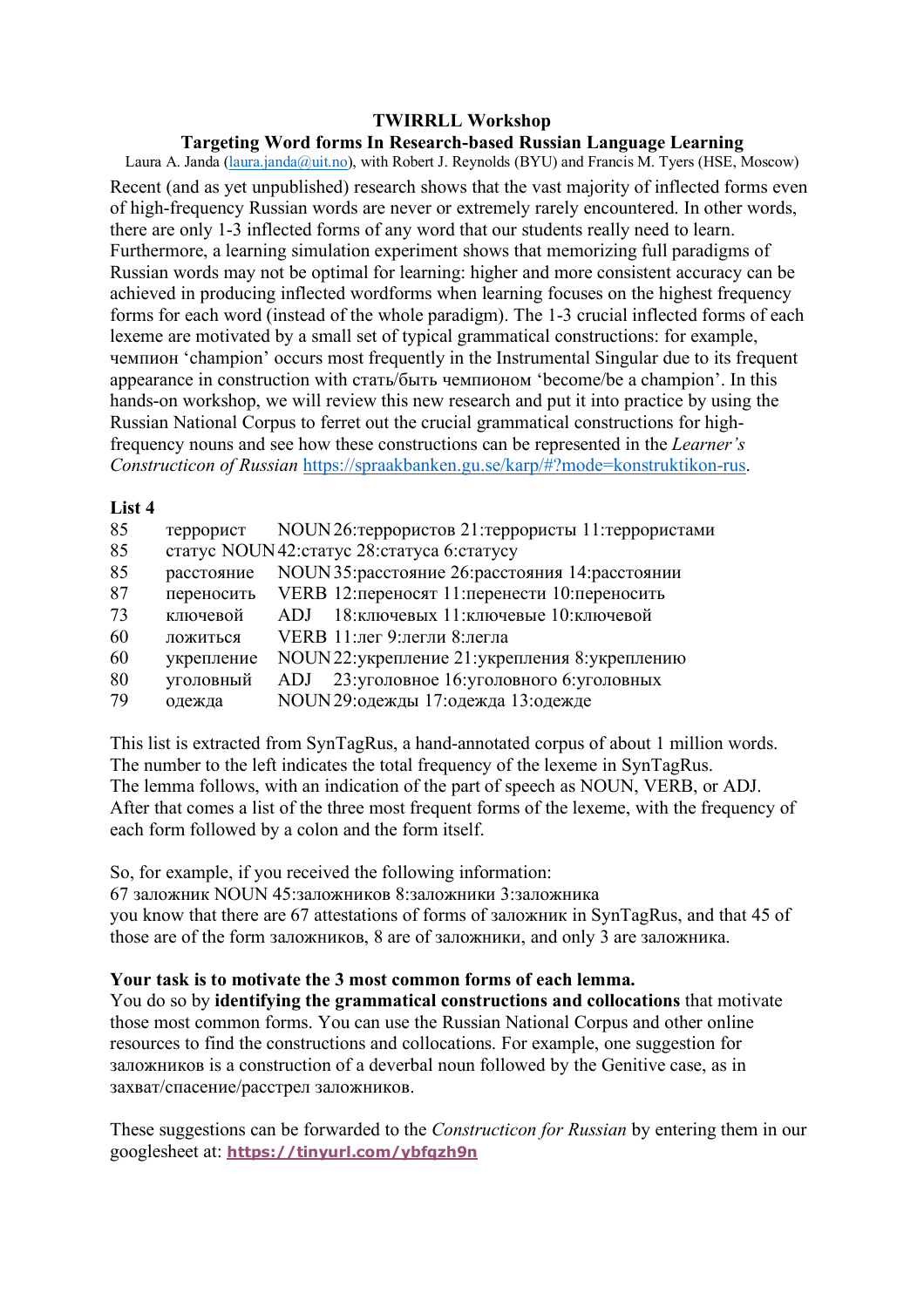# Targeting Word forms In Research-based Russian Language Learning

Laura A. Janda (laura.janda@uit.no), with Robert J. Reynolds (BYU) and Francis M. Tyers (HSE, Moscow) Recent (and as vet unpublished) research shows that the vast majority of inflected forms even of high-frequency Russian words are never or extremely rarely encountered. In other words, there are only 1-3 inflected forms of any word that our students really need to learn. Furthermore, a learning simulation experiment shows that memorizing full paradigms of Russian words may not be optimal for learning: higher and more consistent accuracy can be achieved in producing inflected wordforms when learning focuses on the highest frequency forms for each word (instead of the whole paradigm). The 1-3 crucial inflected forms of each lexeme are motivated by a small set of typical grammatical constructions: for example, чемпион 'champion' occurs most frequently in the Instrumental Singular due to its frequent appearance in construction with стать/быть чемпионом 'become/be a champion'. In this hands-on workshop, we will review this new research and put it into practice by using the Russian National Corpus to ferret out the crucial grammatical constructions for highfrequency nouns and see how these constructions can be represented in the *Learner's* Constructicon of Russian https://spraakbanken.gu.se/karp/#?mode=konstruktikon-rus.

## List 5

- 85 жертваNOUN 32: жертв 10: жертвой 8: жертву
- 79 брат NOUN 18:брат 14:братьев 14:брата
- 98 NOUN42: следствие 24: следствием 19: следствия слелствие
- 86 нести VERB 27: несет 16: несут 10: нести
- 64 обязательный ADJ 9:обязательного 7:обязательным 6:обязательны
- 810 VERB 106: начал 90: начали 84: начинает начинать
- NOUN27: летстве 27: летства 17: летство 73 летство
- 77 спрос NOUN40: спрос 29: спроса 4: спросом
- 17: удобно 12: удобнее 6: удобным 78 удобный  $ADJ$
- 75 цвет NOUN 34: цвета 23: цвет 4: цветом

This list is extracted from SynTagRus, a hand-annotated corpus of about 1 million words. The number to the left indicates the total frequency of the lexeme in SynTagRus. The lemma follows, with an indication of the part of speech as NOUN, VERB, or ADJ. After that comes a list of the three most frequent forms of the lexeme, with the frequency of each form followed by a colon and the form itself.

So, for example, if you received the following information:

67 заложник NOUN 45:заложников 8:заложники 3:заложника

you know that there are 67 attestations of forms of заложник in SynTagRus, and that 45 of those are of the form заложников, 8 are of заложники, and only 3 are заложника.

# Your task is to motivate the 3 most common forms of each lemma.

You do so by **identifying the grammatical constructions and collocations** that motivate those most common forms. You can use the Russian National Corpus and other online resources to find the constructions and collocations. For example, one suggestion for заложников is a construction of a deverbal noun followed by the Genitive case, as in захват/спасение/расстрел заложников.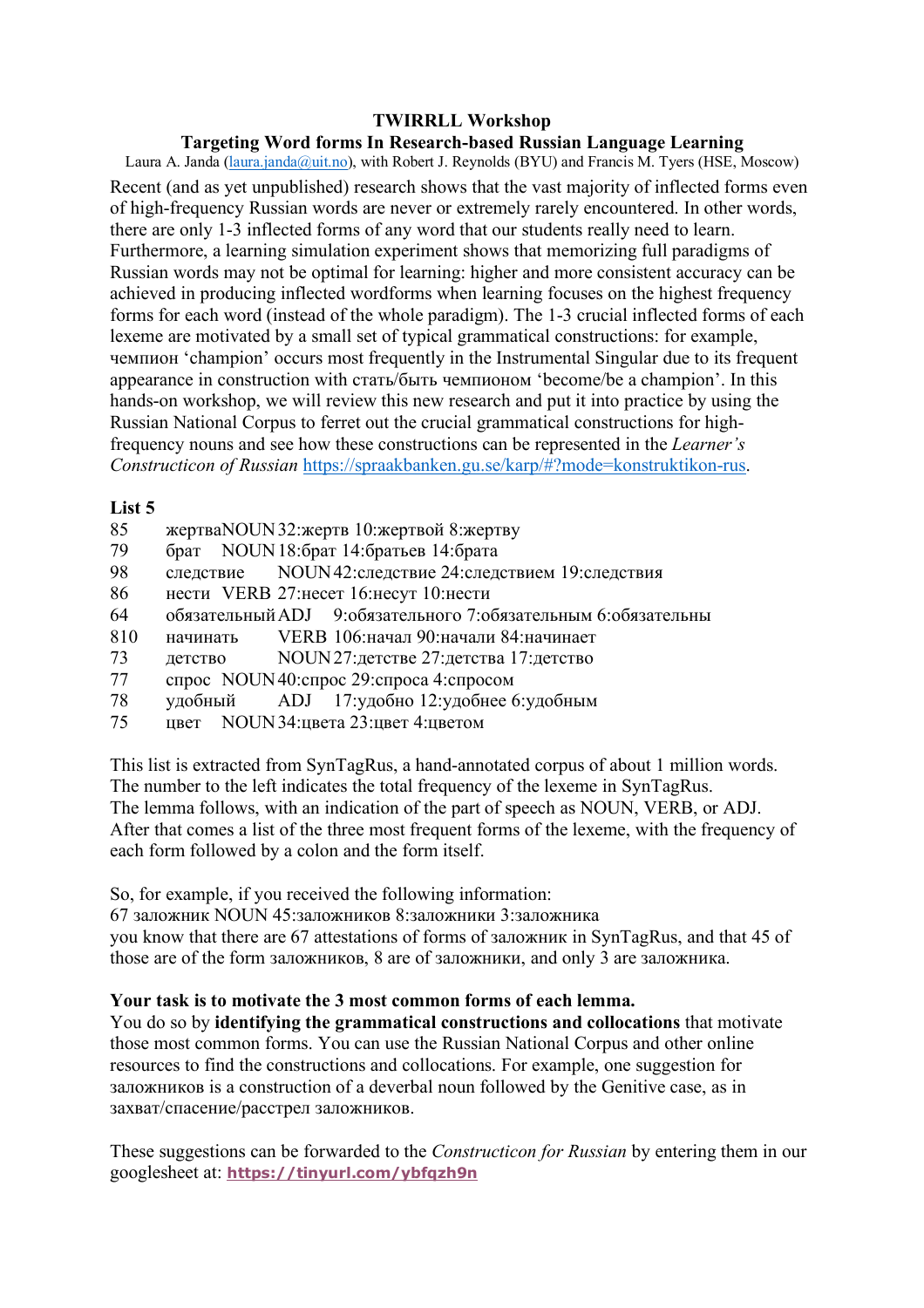## **Targeting Word forms In Research-based Russian Language Learning**

Laura A. Janda (laura.janda@uit.no), with Robert J. Reynolds (BYU) and Francis M. Tyers (HSE, Moscow) Recent (and as yet unpublished) research shows that the vast majority of inflected forms even of high-frequency Russian words are never or extremely rarely encountered. In other words, there are only 1-3 inflected forms of any word that our students really need to learn. Furthermore, a learning simulation experiment shows that memorizing full paradigms of Russian words may not be optimal for learning: higher and more consistent accuracy can be achieved in producing inflected wordforms when learning focuses on the highest frequency forms for each word (instead of the whole paradigm). The 1-3 crucial inflected forms of each lexeme are motivated by a small set of typical grammatical constructions: for example, чемпион 'champion' occurs most frequently in the Instrumental Singular due to its frequent appearance in construction with стать/быть чемпионом 'become/be a champion'. In this hands-on workshop, we will review this new research and put it into practice by using the Russian National Corpus to ferret out the crucial grammatical constructions for highfrequency nouns and see how these constructions can be represented in the *Learner's Constructicon of Russian* https://spraakbanken.gu.se/karp/#?mode=konstruktikon-rus.

#### **List 6**

| 97               | появление | NOUN 39: появления 25: появление 19: появлением             |  |  |
|------------------|-----------|-------------------------------------------------------------|--|--|
| 77               | чемпион   | NOUN21: чемпиона 19: чемпионом 16: чемпионов                |  |  |
| 76               |           | берег NOUN 33: берегу 14: берег 12: берега                  |  |  |
| 86               |           | заключаться VERB 50:заключается 15:заключалась 6:заключался |  |  |
| 618              | главный   | ADJ 103: главный 76: главным 62: главное                    |  |  |
| 509              | ПОЗВОЛЯТЬ | VERB 142: позволяет 57: позволит 50: позволяют              |  |  |
| 507              |           | ребенок NOUN 191: детей 87: дети 78: ребенка                |  |  |
| 568              |           | экономический ADJ 125:экономического 97:экономической       |  |  |
| 88:экономических |           |                                                             |  |  |
| 95               |           | смена NOUN 39: смену 21: смена 17: смены                    |  |  |

This list is extracted from SynTagRus, a hand-annotated corpus of about 1 million words. The number to the left indicates the total frequency of the lexeme in SynTagRus. The lemma follows, with an indication of the part of speech as NOUN, VERB, or ADJ. After that comes a list of the three most frequent forms of the lexeme, with the frequency of each form followed by a colon and the form itself.

So, for example, if you received the following information:

67 заложник NOUN 45:заложников 8:заложники 3:заложника

you know that there are 67 attestations of forms of заложник in SynTagRus, and that 45 of those are of the form заложников, 8 are of заложники, and only 3 are заложника.

# **Your task is to motivate the 3 most common forms of each lemma.**

You do so by **identifying the grammatical constructions and collocations** that motivate those most common forms. You can use the Russian National Corpus and other online resources to find the constructions and collocations. For example, one suggestion for заложников is a construction of a deverbal noun followed by the Genitive case, as in захват/спасение/расстрел заложников.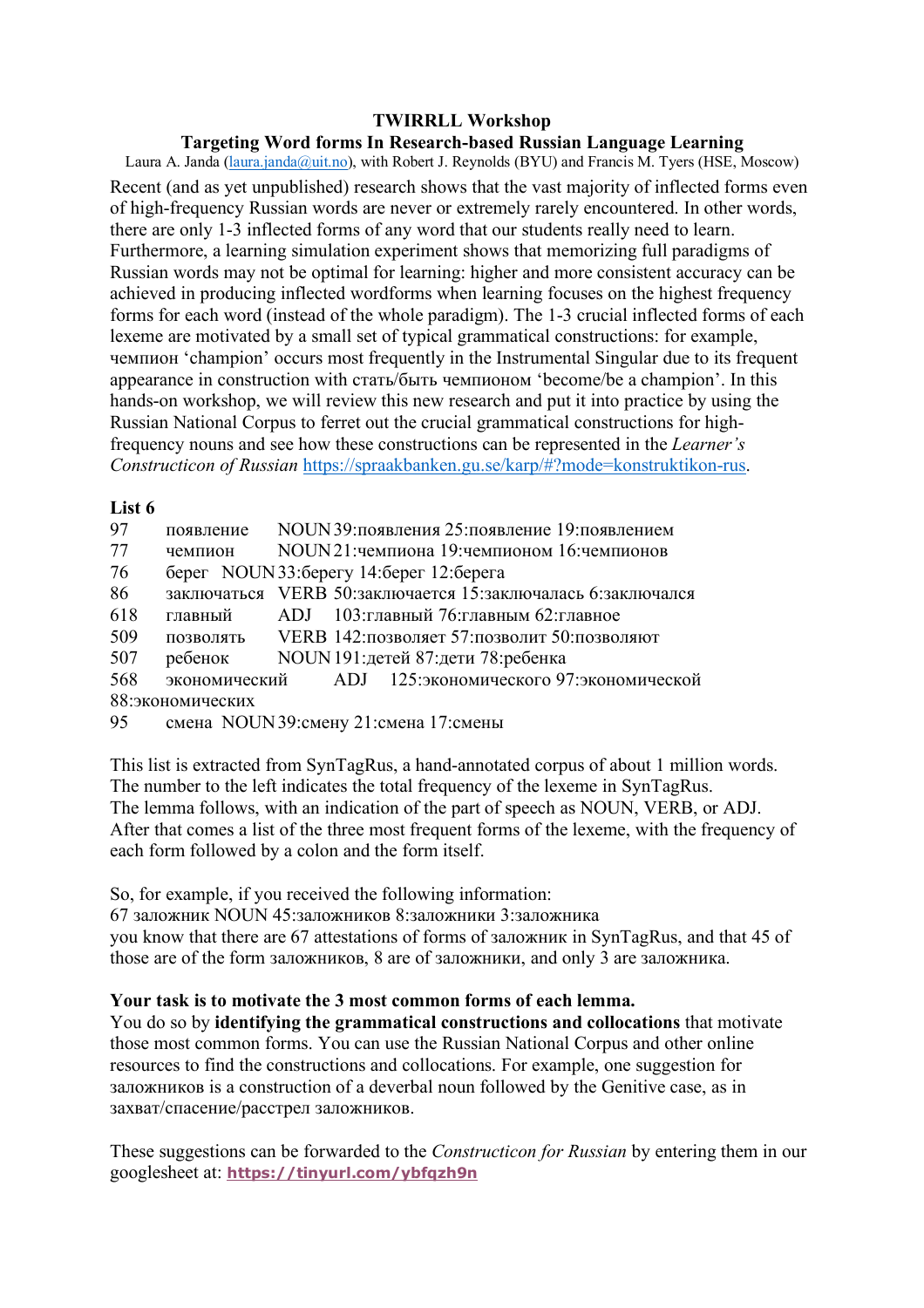## **Targeting Word forms In Research-based Russian Language Learning**

Laura A. Janda (laura.janda@uit.no), with Robert J. Reynolds (BYU) and Francis M. Tyers (HSE, Moscow) Recent (and as yet unpublished) research shows that the vast majority of inflected forms even of high-frequency Russian words are never or extremely rarely encountered. In other words, there are only 1-3 inflected forms of any word that our students really need to learn. Furthermore, a learning simulation experiment shows that memorizing full paradigms of Russian words may not be optimal for learning: higher and more consistent accuracy can be achieved in producing inflected wordforms when learning focuses on the highest frequency forms for each word (instead of the whole paradigm). The 1-3 crucial inflected forms of each lexeme are motivated by a small set of typical grammatical constructions: for example, чемпион 'champion' occurs most frequently in the Instrumental Singular due to its frequent appearance in construction with стать/быть чемпионом 'become/be a champion'. In this hands-on workshop, we will review this new research and put it into practice by using the Russian National Corpus to ferret out the crucial grammatical constructions for highfrequency nouns and see how these constructions can be represented in the *Learner's Constructicon of Russian* https://spraakbanken.gu.se/karp/#?mode=konstruktikon-rus.

## **List 7**

- 96 здоровье NOUN49:здоровья 25:здоровье 11:здоровью
- 76 сосед NOUN17:соседей 14:соседи 11:соседями
- 75 этаж NOUN27:этаж 16:этаже 8:этажей
- 86 вынуждать VERB 31:вынуждены 15:вынужден 6:вынуждена
- 85 прекращать VERB 28:прекратить 5:прекращены 5:прекращена
- 611 политическийADJ 138:политической 103:политических 66:политического
- 94 реальность NOUN46:реальности 27:реальность 21:реальностью
- 92 ребята NOUN52:ребята 27:ребят 9:ребятам
- 51 светлый ADJ 10:светлое 8:светлые 7:светлой

This list is extracted from SynTagRus, a hand-annotated corpus of about 1 million words. The number to the left indicates the total frequency of the lexeme in SynTagRus. The lemma follows, with an indication of the part of speech as NOUN, VERB, or ADJ. After that comes a list of the three most frequent forms of the lexeme, with the frequency of each form followed by a colon and the form itself.

So, for example, if you received the following information:

67 заложник NOUN 45:заложников 8:заложники 3:заложника you know that there are 67 attestations of forms of заложник in SynTagRus, and that 45 of those are of the form заложников, 8 are of заложники, and only 3 are заложника.

# **Your task is to motivate the 3 most common forms of each lemma.**

You do so by **identifying the grammatical constructions and collocations** that motivate those most common forms. You can use the Russian National Corpus and other online resources to find the constructions and collocations. For example, one suggestion for заложников is a construction of a deverbal noun followed by the Genitive case, as in захват/спасение/расстрел заложников.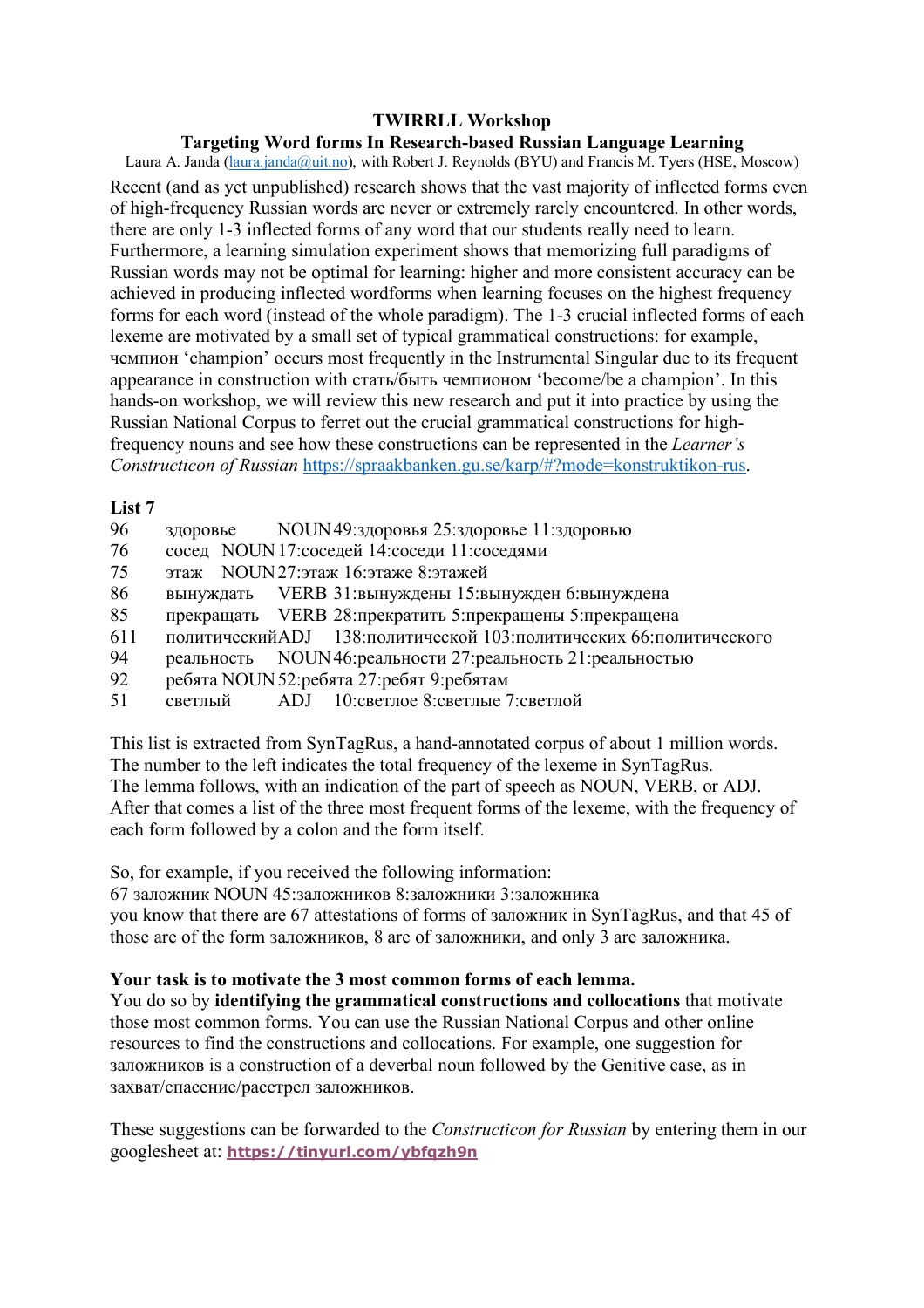## **Targeting Word forms In Research-based Russian Language Learning**

Laura A. Janda (laura.janda@uit.no), with Robert J. Reynolds (BYU) and Francis M. Tyers (HSE, Moscow) Recent (and as yet unpublished) research shows that the vast majority of inflected forms even of high-frequency Russian words are never or extremely rarely encountered. In other words, there are only 1-3 inflected forms of any word that our students really need to learn. Furthermore, a learning simulation experiment shows that memorizing full paradigms of Russian words may not be optimal for learning: higher and more consistent accuracy can be achieved in producing inflected wordforms when learning focuses on the highest frequency forms for each word (instead of the whole paradigm). The 1-3 crucial inflected forms of each lexeme are motivated by a small set of typical grammatical constructions: for example, чемпион 'champion' occurs most frequently in the Instrumental Singular due to its frequent appearance in construction with стать/быть чемпионом 'become/be a champion'. In this hands-on workshop, we will review this new research and put it into practice by using the Russian National Corpus to ferret out the crucial grammatical constructions for highfrequency nouns and see how these constructions can be represented in the *Learner's Constructicon of Russian* https://spraakbanken.gu.se/karp/#?mode=konstruktikon-rus.

#### **List 8**

| 78  | занятие    |  | NOUN 29: занятия 20: занятий 5: занятиях                     |
|-----|------------|--|--------------------------------------------------------------|
| 822 | мир        |  | NOUN 305: мира 268: мире 165: мир                            |
| 728 |            |  | наука NOUN278: науки 171: наук 93: науке                     |
| 77  |            |  | руководить VERB 13:руководит 12:руководящих 12:руководить    |
| 534 |            |  | научный ADJ 115: научных 74: научной 69: научные             |
| 80  |            |  | творческий ADJ 14: творческой 14: творческий 10: творческого |
| 80  | доходить   |  | VERB 14: доходит 12: дошло 11: дошли                         |
| 51  | <b>HOC</b> |  | NOUN 27:ное 9:носом 8:носа                                   |
| 87  | <b>Bec</b> |  | NOUN42: вес 24: веса 8: весом                                |

This list is extracted from SynTagRus, a hand-annotated corpus of about 1 million words. The number to the left indicates the total frequency of the lexeme in SynTagRus. The lemma follows, with an indication of the part of speech as NOUN, VERB, or ADJ. After that comes a list of the three most frequent forms of the lexeme, with the frequency of each form followed by a colon and the form itself.

So, for example, if you received the following information:

67 заложник NOUN 45:заложников 8:заложники 3:заложника you know that there are 67 attestations of forms of заложник in SynTagRus, and that 45 of those are of the form заложников, 8 are of заложники, and only 3 are заложника.

# **Your task is to motivate the 3 most common forms of each lemma.**

You do so by **identifying the grammatical constructions and collocations** that motivate those most common forms. You can use the Russian National Corpus and other online resources to find the constructions and collocations. For example, one suggestion for заложников is a construction of a deverbal noun followed by the Genitive case, as in захват/спасение/расстрел заложников.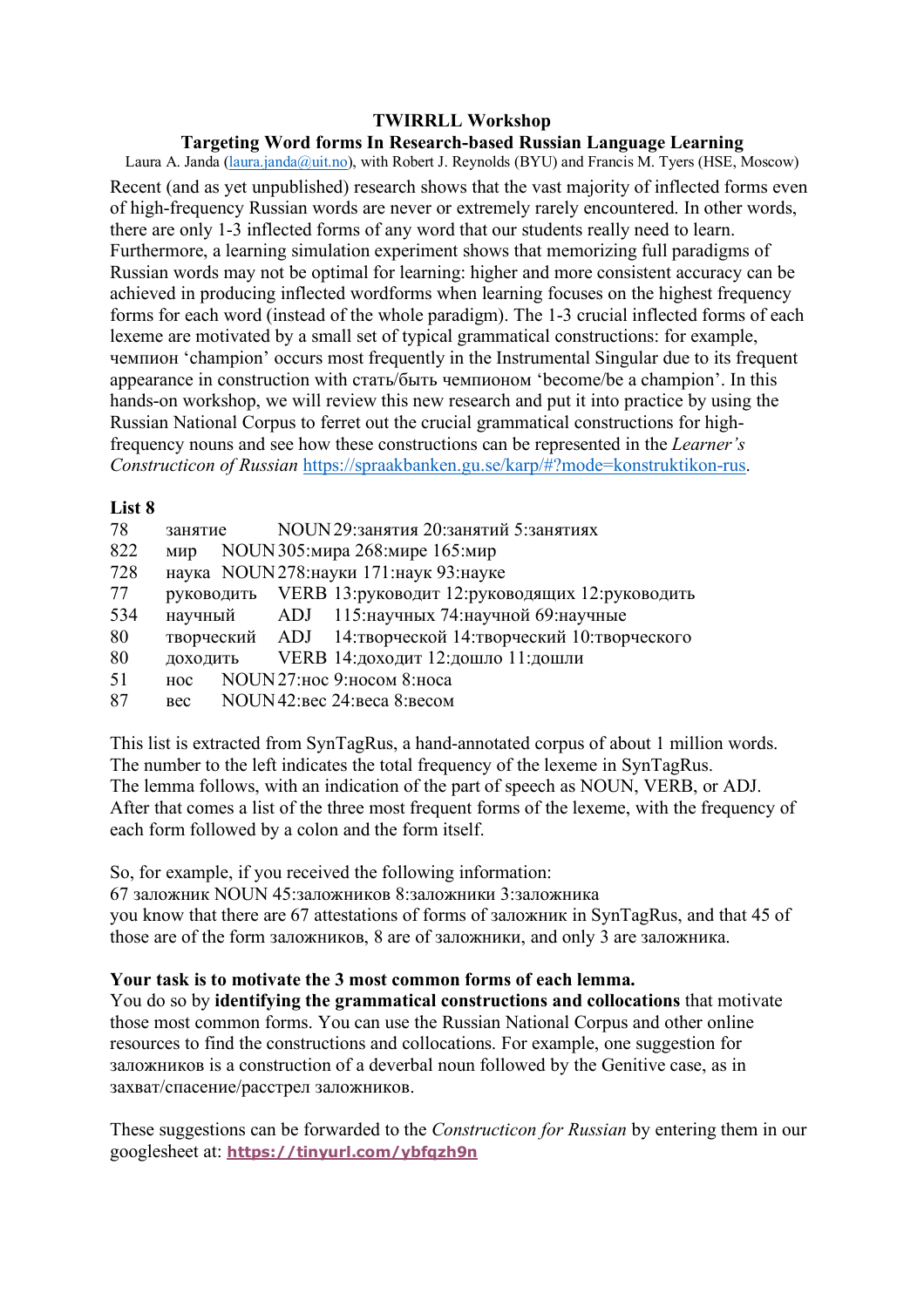## **Targeting Word forms In Research-based Russian Language Learning**

Laura A. Janda (laura.janda@uit.no), with Robert J. Reynolds (BYU) and Francis M. Tyers (HSE, Moscow) Recent (and as yet unpublished) research shows that the vast majority of inflected forms even of high-frequency Russian words are never or extremely rarely encountered. In other words, there are only 1-3 inflected forms of any word that our students really need to learn. Furthermore, a learning simulation experiment shows that memorizing full paradigms of Russian words may not be optimal for learning: higher and more consistent accuracy can be achieved in producing inflected wordforms when learning focuses on the highest frequency forms for each word (instead of the whole paradigm). The 1-3 crucial inflected forms of each lexeme are motivated by a small set of typical grammatical constructions: for example, чемпион 'champion' occurs most frequently in the Instrumental Singular due to its frequent appearance in construction with стать/быть чемпионом 'become/be a champion'. In this hands-on workshop, we will review this new research and put it into practice by using the Russian National Corpus to ferret out the crucial grammatical constructions for highfrequency nouns and see how these constructions can be represented in the *Learner's Constructicon of Russian* https://spraakbanken.gu.se/karp/#?mode=konstruktikon-rus.

#### **List 9**

| 67  | трудность     | NOUN 33: трудности 14: трудностей 10: трудностями            |
|-----|---------------|--------------------------------------------------------------|
| 705 | государство   | NOUN 330: государства 171: государство 58: государств        |
| 72  | обвинять      | VERB 11: обвиняют 6: обвиняли 6: обвинить                    |
| 69  | дальний       | ADJ 13: Дальнем 12: дальнего 6: дальних                      |
| 68  | терроризм     | NOUN24: терроризмом 20: терроризма 14: терроризм             |
| 68  | теоретический | ADJ 16: теоретической 10: теоретические 7: теоретических     |
| 505 |               | приходиться VERB 145: приходится 145: придется 118: пришлось |
| 86  | дефицит       | NOUN 55: дефицит 19: дефицита 5: дефицитом                   |
| 84  |               | орбита NOUN 28: орбиты 28: орбиту 18: орбите                 |

This list is extracted from SynTagRus, a hand-annotated corpus of about 1 million words. The number to the left indicates the total frequency of the lexeme in SynTagRus. The lemma follows, with an indication of the part of speech as NOUN, VERB, or ADJ. After that comes a list of the three most frequent forms of the lexeme, with the frequency of each form followed by a colon and the form itself.

So, for example, if you received the following information:

67 заложник NOUN 45:заложников 8:заложники 3:заложника you know that there are 67 attestations of forms of заложник in SynTagRus, and that 45 of those are of the form заложников, 8 are of заложники, and only 3 are заложника.

# **Your task is to motivate the 3 most common forms of each lemma.**

You do so by **identifying the grammatical constructions and collocations** that motivate those most common forms. You can use the Russian National Corpus and other online resources to find the constructions and collocations. For example, one suggestion for заложников is a construction of a deverbal noun followed by the Genitive case, as in захват/спасение/расстрел заложников.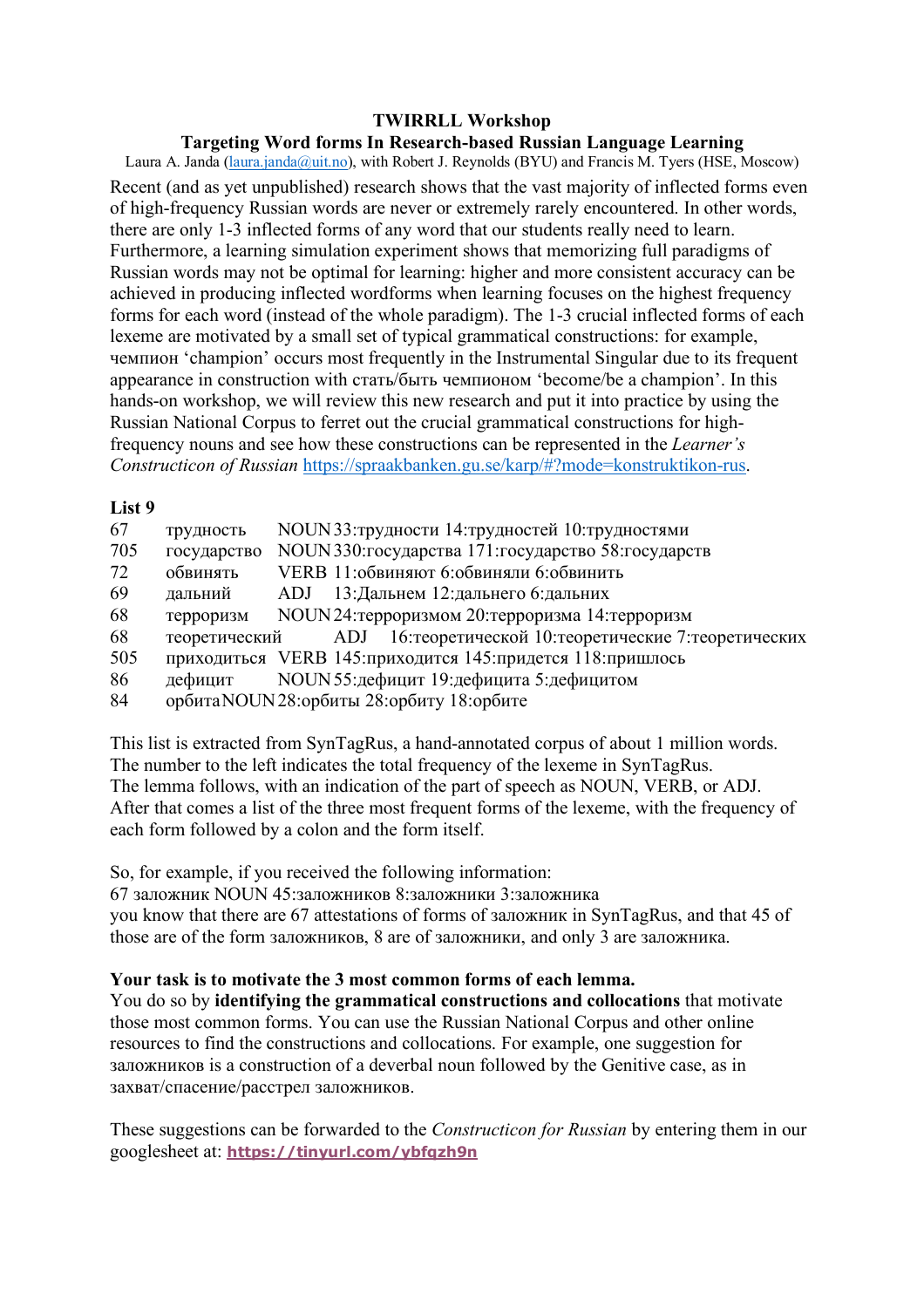## **Targeting Word forms In Research-based Russian Language Learning**

Laura A. Janda (laura.janda@uit.no), with Robert J. Reynolds (BYU) and Francis M. Tyers (HSE, Moscow) Recent (and as yet unpublished) research shows that the vast majority of inflected forms even of high-frequency Russian words are never or extremely rarely encountered. In other words, there are only 1-3 inflected forms of any word that our students really need to learn. Furthermore, a learning simulation experiment shows that memorizing full paradigms of Russian words may not be optimal for learning: higher and more consistent accuracy can be achieved in producing inflected wordforms when learning focuses on the highest frequency forms for each word (instead of the whole paradigm). The 1-3 crucial inflected forms of each lexeme are motivated by a small set of typical grammatical constructions: for example, чемпион 'champion' occurs most frequently in the Instrumental Singular due to its frequent appearance in construction with стать/быть чемпионом 'become/be a champion'. In this hands-on workshop, we will review this new research and put it into practice by using the Russian National Corpus to ferret out the crucial grammatical constructions for highfrequency nouns and see how these constructions can be represented in the *Learner's Constructicon of Russian* https://spraakbanken.gu.se/karp/#?mode=konstruktikon-rus.

#### **List 10**

| 66  |               | зима NOUN28: зимой 18: зима 14: зиму          |
|-----|---------------|-----------------------------------------------|
| 690 | развитие      | NOUN 390: развития 181: развитие 48: развитии |
| 577 | уровень       | NOUN 172: уровень 169: уровне 138: уровня     |
| 515 | приходить     | VERB 80: пришел 53: пришли 47: пришла         |
| 96  | трудовой      | ADJ 28: трудовой 26: трудовых 7: трудовые     |
| 99  | основывать    | VERB 13: основана 11: основаны 10: основанная |
| 53  | счастливый    | ADJ 15: счастлив 5: счастливого 4: счастливых |
| 71  |               | протяжение NOUN71:протяжении                  |
| 70  | $C \Pi$ O $D$ | NOUN 24: споры 12: споров 12: спор            |
|     |               |                                               |

This list is extracted from SynTagRus, a hand-annotated corpus of about 1 million words. The number to the left indicates the total frequency of the lexeme in SynTagRus. The lemma follows, with an indication of the part of speech as NOUN, VERB, or ADJ. After that comes a list of the three most frequent forms of the lexeme, with the frequency of each form followed by a colon and the form itself.

So, for example, if you received the following information:

67 заложник NOUN 45:заложников 8:заложники 3:заложника you know that there are 67 attestations of forms of заложник in SynTagRus, and that 45 of those are of the form заложников, 8 are of заложники, and only 3 are заложника.

# **Your task is to motivate the 3 most common forms of each lemma.**

You do so by **identifying the grammatical constructions and collocations** that motivate those most common forms. You can use the Russian National Corpus and other online resources to find the constructions and collocations. For example, one suggestion for заложников is a construction of a deverbal noun followed by the Genitive case, as in захват/спасение/расстрел заложников.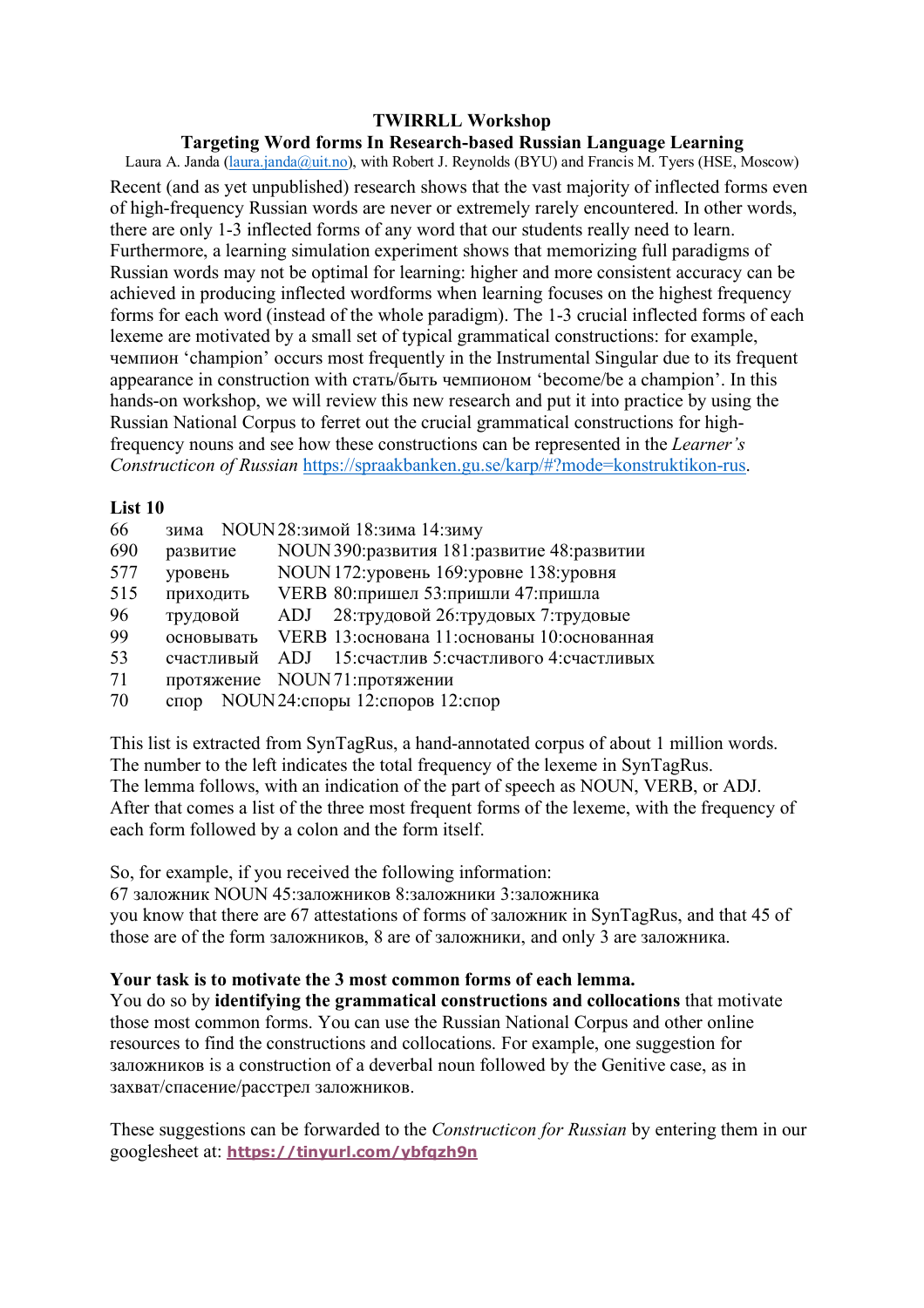## **Targeting Word forms In Research-based Russian Language Learning**

Laura A. Janda (laura.janda@uit.no), with Robert J. Reynolds (BYU) and Francis M. Tyers (HSE, Moscow) Recent (and as yet unpublished) research shows that the vast majority of inflected forms even of high-frequency Russian words are never or extremely rarely encountered. In other words, there are only 1-3 inflected forms of any word that our students really need to learn. Furthermore, a learning simulation experiment shows that memorizing full paradigms of Russian words may not be optimal for learning: higher and more consistent accuracy can be achieved in producing inflected wordforms when learning focuses on the highest frequency forms for each word (instead of the whole paradigm). The 1-3 crucial inflected forms of each lexeme are motivated by a small set of typical grammatical constructions: for example, чемпион 'champion' occurs most frequently in the Instrumental Singular due to its frequent appearance in construction with стать/быть чемпионом 'become/be a champion'. In this hands-on workshop, we will review this new research and put it into practice by using the Russian National Corpus to ferret out the crucial grammatical constructions for highfrequency nouns and see how these constructions can be represented in the *Learner's Constructicon of Russian* https://spraakbanken.gu.se/karp/#?mode=konstruktikon-rus.

## **List 11**

- 99 ограничение NOUN36:ограничения 24:ограничений 22:ограничение
- угол NOUN25: углу 17: угол 15: угла
- 94 вклад NOUN41:вклад 21:вкладов 9:вкладам
- 93 резкийADJ 25:резкое 12:резкого 10:резких
- 93 разрешать VERB 17:разрешить 13:разрешено 7:разрешили
- 98 предстоять VERB 44:предстоит 20:предстояло 7:предстоящих
- 53 начальный ADJ 14:начальной 8:начальная 7:начальном
- 68 лед NOUN26:льда 25:лед 7:льду
- 62 плата NOUN22:платы 18:плата 14:плату

This list is extracted from SynTagRus, a hand-annotated corpus of about 1 million words. The number to the left indicates the total frequency of the lexeme in SynTagRus. The lemma follows, with an indication of the part of speech as NOUN, VERB, or ADJ. After that comes a list of the three most frequent forms of the lexeme, with the frequency of each form followed by a colon and the form itself.

So, for example, if you received the following information:

67 заложник NOUN 45:заложников 8:заложники 3:заложника you know that there are 67 attestations of forms of заложник in SynTagRus, and that 45 of those are of the form заложников, 8 are of заложники, and only 3 are заложника.

# **Your task is to motivate the 3 most common forms of each lemma.**

You do so by **identifying the grammatical constructions and collocations** that motivate those most common forms. You can use the Russian National Corpus and other online resources to find the constructions and collocations. For example, one suggestion for заложников is a construction of a deverbal noun followed by the Genitive case, as in захват/спасение/расстрел заложников.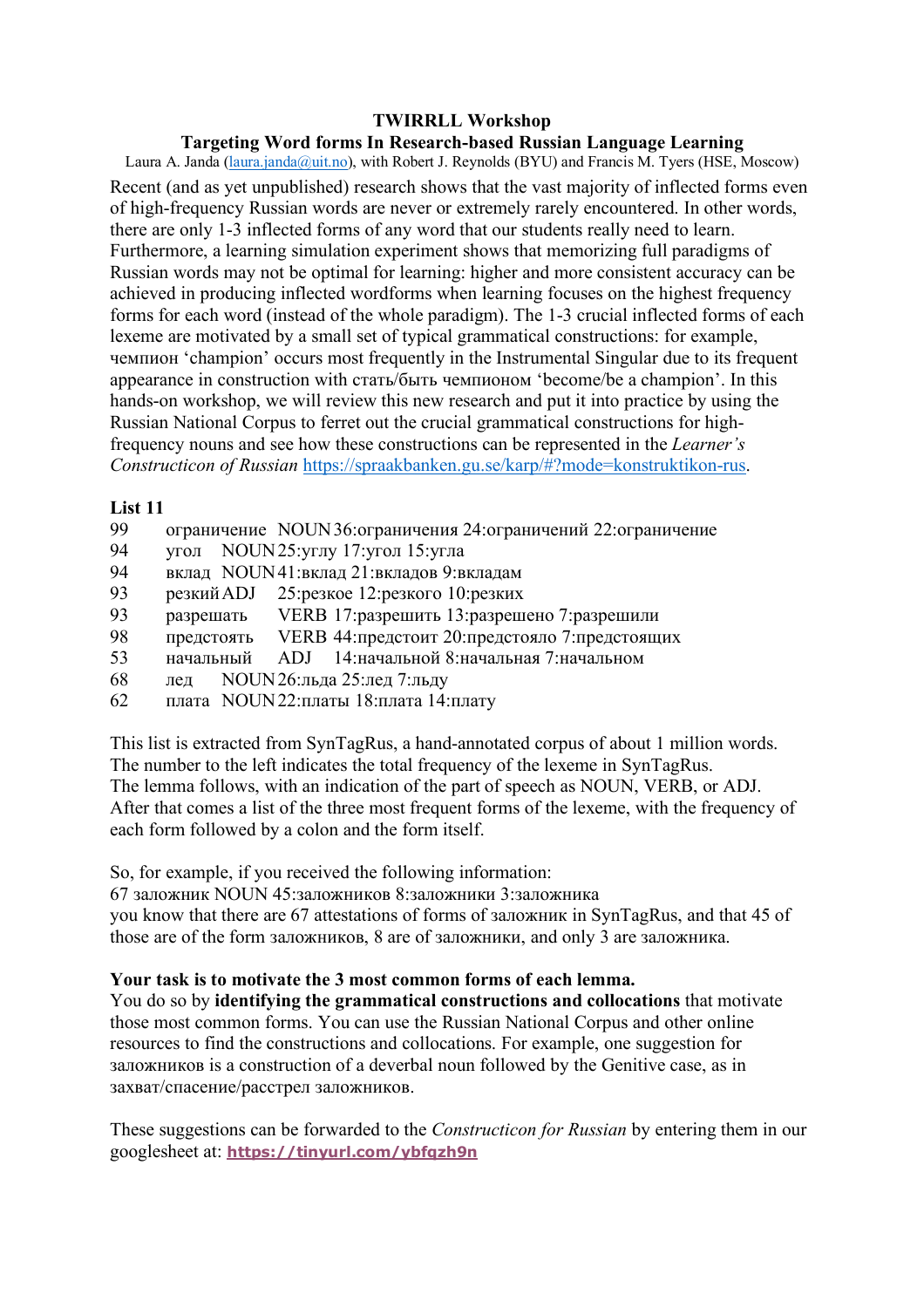## **Targeting Word forms In Research-based Russian Language Learning**

Laura A. Janda (laura.janda@uit.no), with Robert J. Reynolds (BYU) and Francis M. Tyers (HSE, Moscow) Recent (and as yet unpublished) research shows that the vast majority of inflected forms even of high-frequency Russian words are never or extremely rarely encountered. In other words, there are only 1-3 inflected forms of any word that our students really need to learn. Furthermore, a learning simulation experiment shows that memorizing full paradigms of Russian words may not be optimal for learning: higher and more consistent accuracy can be achieved in producing inflected wordforms when learning focuses on the highest frequency forms for each word (instead of the whole paradigm). The 1-3 crucial inflected forms of each lexeme are motivated by a small set of typical grammatical constructions: for example, чемпион 'champion' occurs most frequently in the Instrumental Singular due to its frequent appearance in construction with стать/быть чемпионом 'become/be a champion'. In this hands-on workshop, we will review this new research and put it into practice by using the Russian National Corpus to ferret out the crucial grammatical constructions for highfrequency nouns and see how these constructions can be represented in the *Learner's Constructicon of Russian* https://spraakbanken.gu.se/karp/#?mode=konstruktikon-rus.

## **List 12**

- 91 увеличение NOUN30:увеличение 23:увеличения 13:увеличении
- 90 увеличиваться VERB 21:увеличивается 11:увеличилась 9:увеличилось
- 90 огонь NOUN45:огонь 20:огнем 14:огня
- 84 мягкий ADJ 14:мягких 14:мягкий 12:мягкой
- 83 сторонник NOUN32:сторонников 17:сторонники 11:сторонниками
- 55 вечный ADJ 10:вечной 9:вечный 9:вечного
- 79 носитьVERB 24:носит 17:носить 12:носили
- 60 пенсияNOUN21:пенсию 20:пенсии 12:пенсий
- 725 результат NOUN315:результате 120:результат 115:результаты

This list is extracted from SynTagRus, a hand-annotated corpus of about 1 million words. The number to the left indicates the total frequency of the lexeme in SynTagRus. The lemma follows, with an indication of the part of speech as NOUN, VERB, or ADJ. After that comes a list of the three most frequent forms of the lexeme, with the frequency of each form followed by a colon and the form itself.

So, for example, if you received the following information:

67 заложник NOUN 45:заложников 8:заложники 3:заложника you know that there are 67 attestations of forms of заложник in SynTagRus, and that 45 of those are of the form заложников, 8 are of заложники, and only 3 are заложника.

# **Your task is to motivate the 3 most common forms of each lemma.**

You do so by **identifying the grammatical constructions and collocations** that motivate those most common forms. You can use the Russian National Corpus and other online resources to find the constructions and collocations. For example, one suggestion for заложников is a construction of a deverbal noun followed by the Genitive case, as in захват/спасение/расстрел заложников.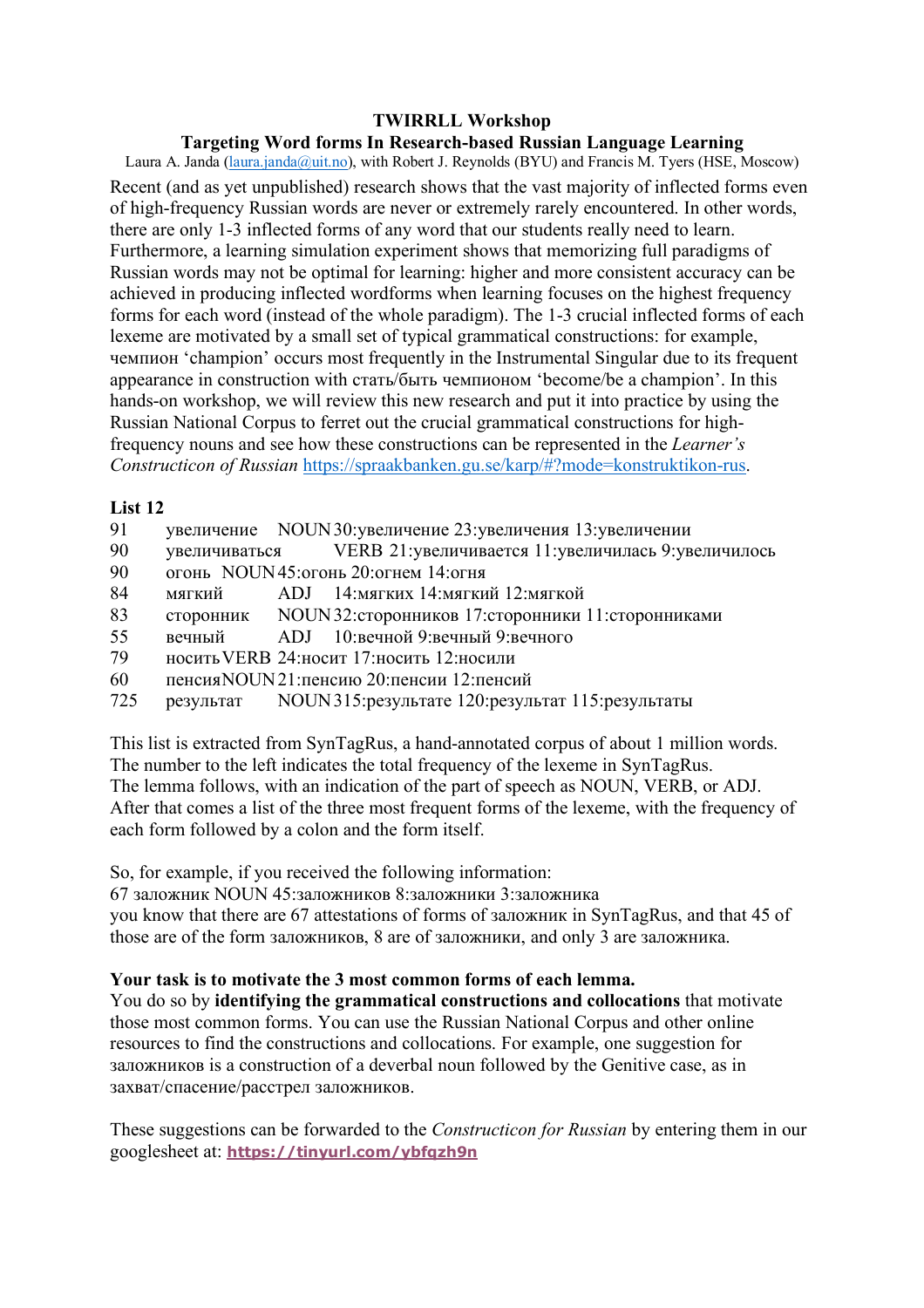## Targeting Word forms In Research-based Russian Language Learning

Laura A. Janda (laura.janda@uit.no), with Robert J. Reynolds (BYU) and Francis M. Tyers (HSE, Moscow) Recent (and as vet unpublished) research shows that the vast majority of inflected forms even of high-frequency Russian words are never or extremely rarely encountered. In other words, there are only 1-3 inflected forms of any word that our students really need to learn. Furthermore, a learning simulation experiment shows that memorizing full paradigms of Russian words may not be optimal for learning: higher and more consistent accuracy can be achieved in producing inflected wordforms when learning focuses on the highest frequency forms for each word (instead of the whole paradigm). The 1-3 crucial inflected forms of each lexeme are motivated by a small set of typical grammatical constructions: for example, чемпион 'champion' occurs most frequently in the Instrumental Singular due to its frequent appearance in construction with стать/быть чемпионом 'become/be a champion'. In this hands-on workshop, we will review this new research and put it into practice by using the Russian National Corpus to ferret out the crucial grammatical constructions for highfrequency nouns and see how these constructions can be represented in the *Learner's* Constructicon of Russian https://spraakbanken.gu.se/karp/#?mode=konstruktikon-rus.

## List<sub>13</sub>

- 88 выясняться VERB 52: выяснилось 17: Выяснилось 11: выясняется
- 86 рабочий NOUN45: рабочих 18: рабочие 9: рабочим
- 75 NOUN23: муж 19: мужа 16: мужем  $MVM$
- NOUN 22: полу 22: пол 17: пола 69 пол
- 63 ADJ 33: виноват 16: виноваты 5: виновата виноватый
- 85 20: успешного 15: успешным 9: успешных успешный  $ADJ$
- 87 VERB 14: набирает 13: набрал 11: набрать набирать
- 721 деньги NOUN 427: деньги 241: денег 33: деньгами
- 532 NOUN 174: программы 94: программу 88: программа программа

This list is extracted from SynTagRus, a hand-annotated corpus of about 1 million words. The number to the left indicates the total frequency of the lexeme in SynTagRus. The lemma follows, with an indication of the part of speech as NOUN, VERB, or ADJ. After that comes a list of the three most frequent forms of the lexeme, with the frequency of each form followed by a colon and the form itself.

So, for example, if you received the following information:

67 заложник NOUN 45:заложников 8:заложники 3:заложника you know that there are 67 attestations of forms of заложник in SynTagRus, and that 45 of those are of the form заложников, 8 are of заложники, and only 3 are заложника.

# Your task is to motivate the 3 most common forms of each lemma.

You do so by **identifying the grammatical constructions and collocations** that motivate those most common forms. You can use the Russian National Corpus and other online resources to find the constructions and collocations. For example, one suggestion for заложников is a construction of a deverbal noun followed by the Genitive case, as in захват/спасение/расстрел заложников.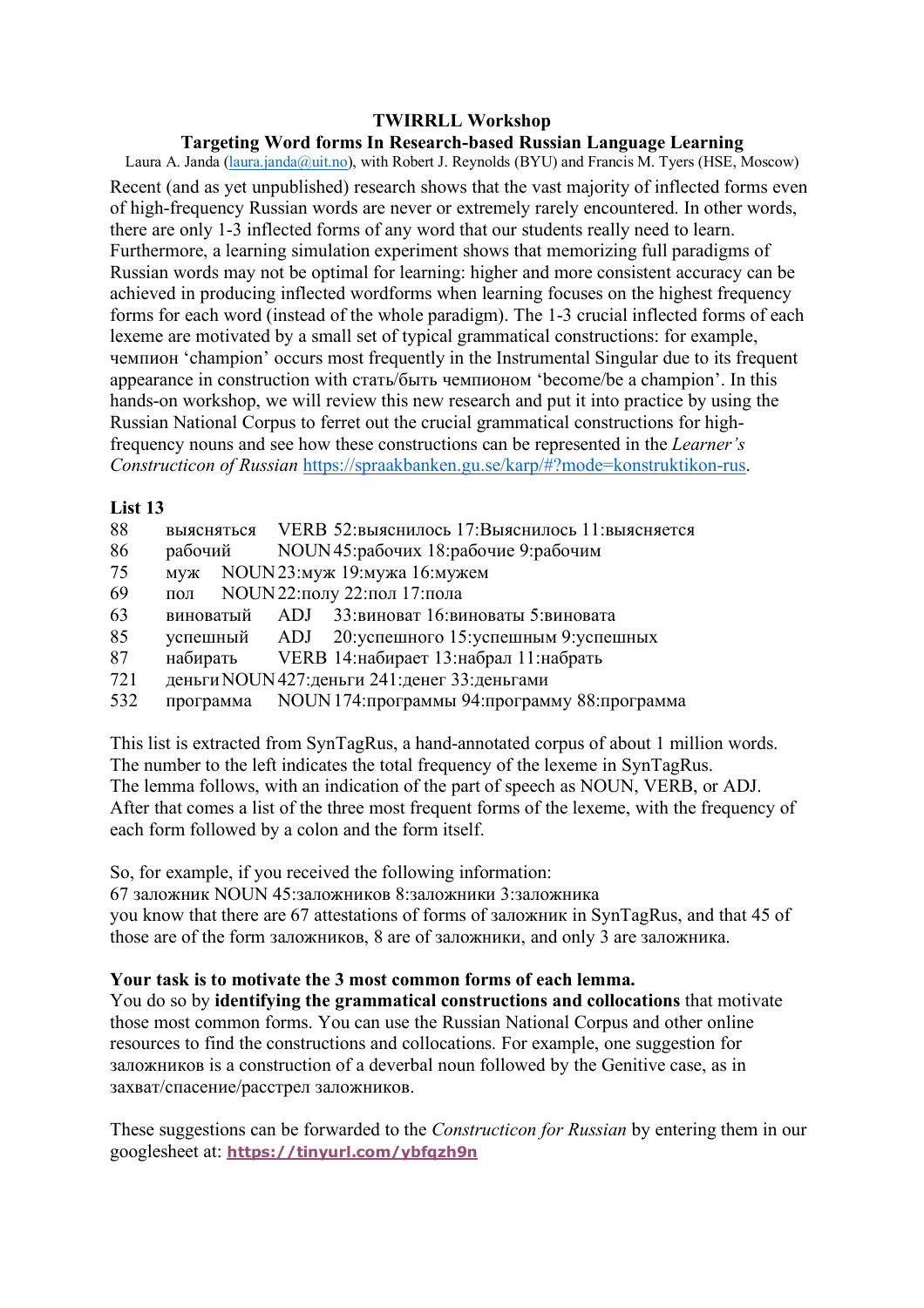## Targeting Word forms In Research-based Russian Language Learning

Laura A. Janda (laura.janda@uit.no), with Robert J. Reynolds (BYU) and Francis M. Tyers (HSE, Moscow) Recent (and as vet unpublished) research shows that the vast majority of inflected forms even of high-frequency Russian words are never or extremely rarely encountered. In other words, there are only 1-3 inflected forms of any word that our students really need to learn. Furthermore, a learning simulation experiment shows that memorizing full paradigms of Russian words may not be optimal for learning: higher and more consistent accuracy can be achieved in producing inflected wordforms when learning focuses on the highest frequency forms for each word (instead of the whole paradigm). The 1-3 crucial inflected forms of each lexeme are motivated by a small set of typical grammatical constructions: for example, чемпион 'champion' occurs most frequently in the Instrumental Singular due to its frequent appearance in construction with стать/быть чемпионом 'become/be a champion'. In this hands-on workshop, we will review this new research and put it into practice by using the Russian National Corpus to ferret out the crucial grammatical constructions for highfrequency nouns and see how these constructions can be represented in the *Learner's* Constructicon of Russian https://spraakbanken.gu.se/karp/#?mode=konstruktikon-rus.

## List 14

- 15: совместных 15: совместной 14: совместные 83 совместный ADJ
- 82 избегать VERB 50:избежать 9:избегать 6:избегая
- охрана NOUN 22: охраны 19: охране 9: охрану 67
- NOUN 30: просьбой 10: просьбе 9: просьбы 65 просьба
- старт NOUN24: старта 14: старт 12: старте 62
- 83 13:острых 13:острой 9:острые острый  $ADJ$
- 62 VERB 32:грозит 5:грозящей 5:грозят **ГРОЗИТЬ**
- 532 образ NOUN405: образом 49: образ 25: образа
- тень NOUN42: тень 38: тени 4: тенью 98

This list is extracted from SynTagRus, a hand-annotated corpus of about 1 million words. The number to the left indicates the total frequency of the lexeme in SynTagRus. The lemma follows, with an indication of the part of speech as NOUN, VERB, or ADJ. After that comes a list of the three most frequent forms of the lexeme, with the frequency of each form followed by a colon and the form itself.

So, for example, if you received the following information:

67 заложник NOUN 45:заложников 8:заложники 3:заложника you know that there are 67 attestations of forms of заложник in SynTagRus, and that 45 of those are of the form заложников, 8 are of заложники, and only 3 are заложника.

# Your task is to motivate the 3 most common forms of each lemma.

You do so by **identifying the grammatical constructions and collocations** that motivate those most common forms. You can use the Russian National Corpus and other online resources to find the constructions and collocations. For example, one suggestion for заложников is a construction of a deverbal noun followed by the Genitive case, as in захват/спасение/расстрел заложников.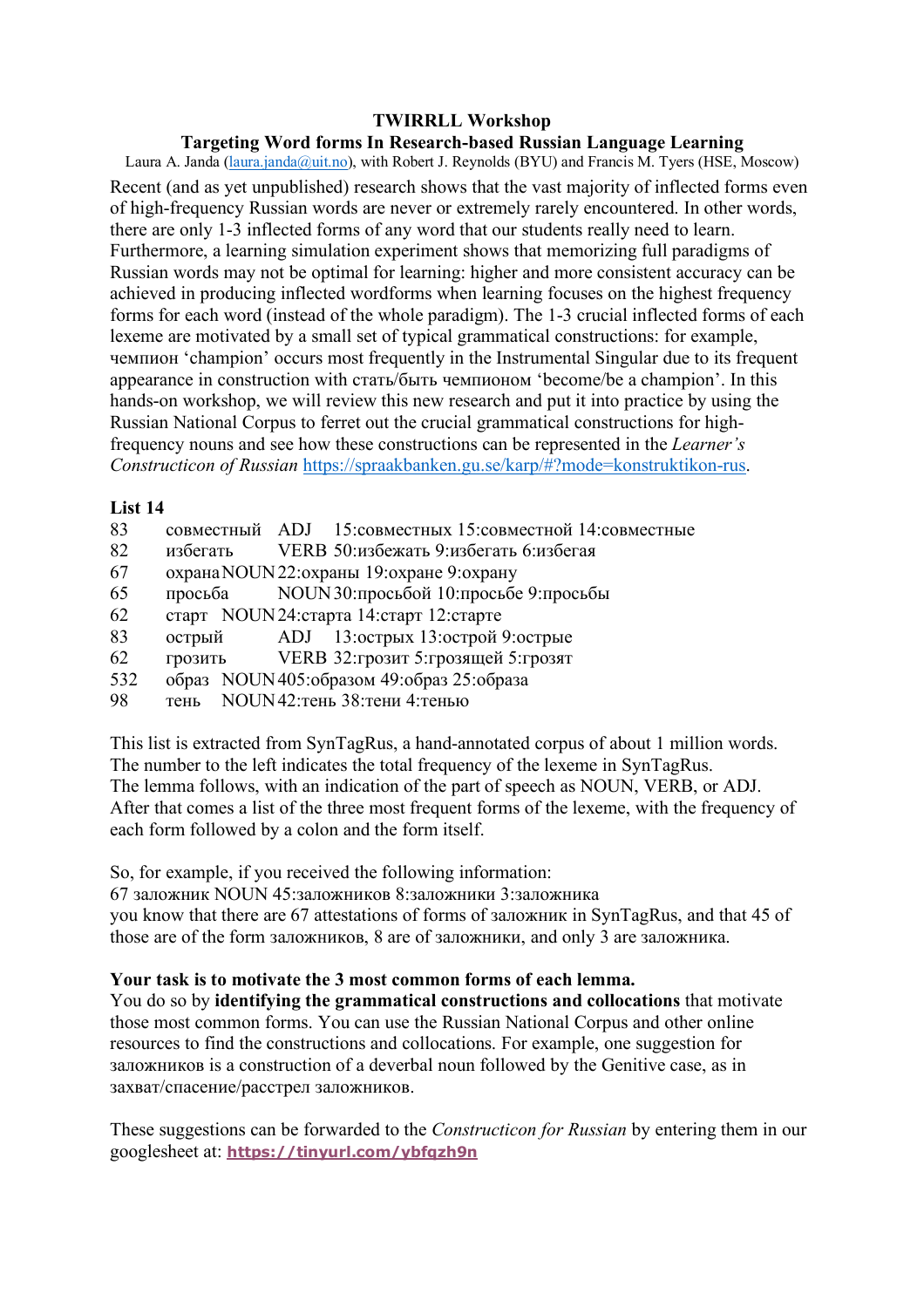## **Targeting Word forms In Research-based Russian Language Learning**

Laura A. Janda (laura.janda@uit.no), with Robert J. Reynolds (BYU) and Francis M. Tyers (HSE, Moscow) Recent (and as yet unpublished) research shows that the vast majority of inflected forms even of high-frequency Russian words are never or extremely rarely encountered. In other words, there are only 1-3 inflected forms of any word that our students really need to learn. Furthermore, a learning simulation experiment shows that memorizing full paradigms of Russian words may not be optimal for learning: higher and more consistent accuracy can be achieved in producing inflected wordforms when learning focuses on the highest frequency forms for each word (instead of the whole paradigm). The 1-3 crucial inflected forms of each lexeme are motivated by a small set of typical grammatical constructions: for example, чемпион 'champion' occurs most frequently in the Instrumental Singular due to its frequent appearance in construction with стать/быть чемпионом 'become/be a champion'. In this hands-on workshop, we will review this new research and put it into practice by using the Russian National Corpus to ferret out the crucial grammatical constructions for highfrequency nouns and see how these constructions can be represented in the *Learner's Constructicon of Russian* https://spraakbanken.gu.se/karp/#?mode=konstruktikon-rus.

## **List 15**

| 82  | горячий        | ADJ 19: горячей 10: горячие 7: горячую                   |
|-----|----------------|----------------------------------------------------------|
| 81  | нуждаться      | VERB 36: нуждается 15: нуждаются 7: нуждающихся          |
| 66  | лист           | NOUN 11: листья 11: листы 11: лист                       |
| 811 |                | случай NOUN 489: случае 102: случаях 89: случай          |
| 790 |                | слово NOUN280: словам 213: слова 106: слово              |
| 79  |                | зарубежный ADJ 38:зарубежных 18:зарубежные 8:зарубежными |
| 62  | договариваться | VERB 22: договориться 11: договорились 7: договариваться |
| 95  |                | пара NOUN46: пару 18: пара 12: пары                      |
| 86  | тюрьма         | NOUN 23: тюрьму 21: тюрьме 20: тюрьмы                    |

This list is extracted from SynTagRus, a hand-annotated corpus of about 1 million words. The number to the left indicates the total frequency of the lexeme in SynTagRus. The lemma follows, with an indication of the part of speech as NOUN, VERB, or ADJ. After that comes a list of the three most frequent forms of the lexeme, with the frequency of each form followed by a colon and the form itself.

So, for example, if you received the following information:

67 заложник NOUN 45:заложников 8:заложники 3:заложника you know that there are 67 attestations of forms of заложник in SynTagRus, and that 45 of those are of the form заложников, 8 are of заложники, and only 3 are заложника.

# **Your task is to motivate the 3 most common forms of each lemma.**

You do so by **identifying the grammatical constructions and collocations** that motivate those most common forms. You can use the Russian National Corpus and other online resources to find the constructions and collocations. For example, one suggestion for заложников is a construction of a deverbal noun followed by the Genitive case, as in захват/спасение/расстрел заложников.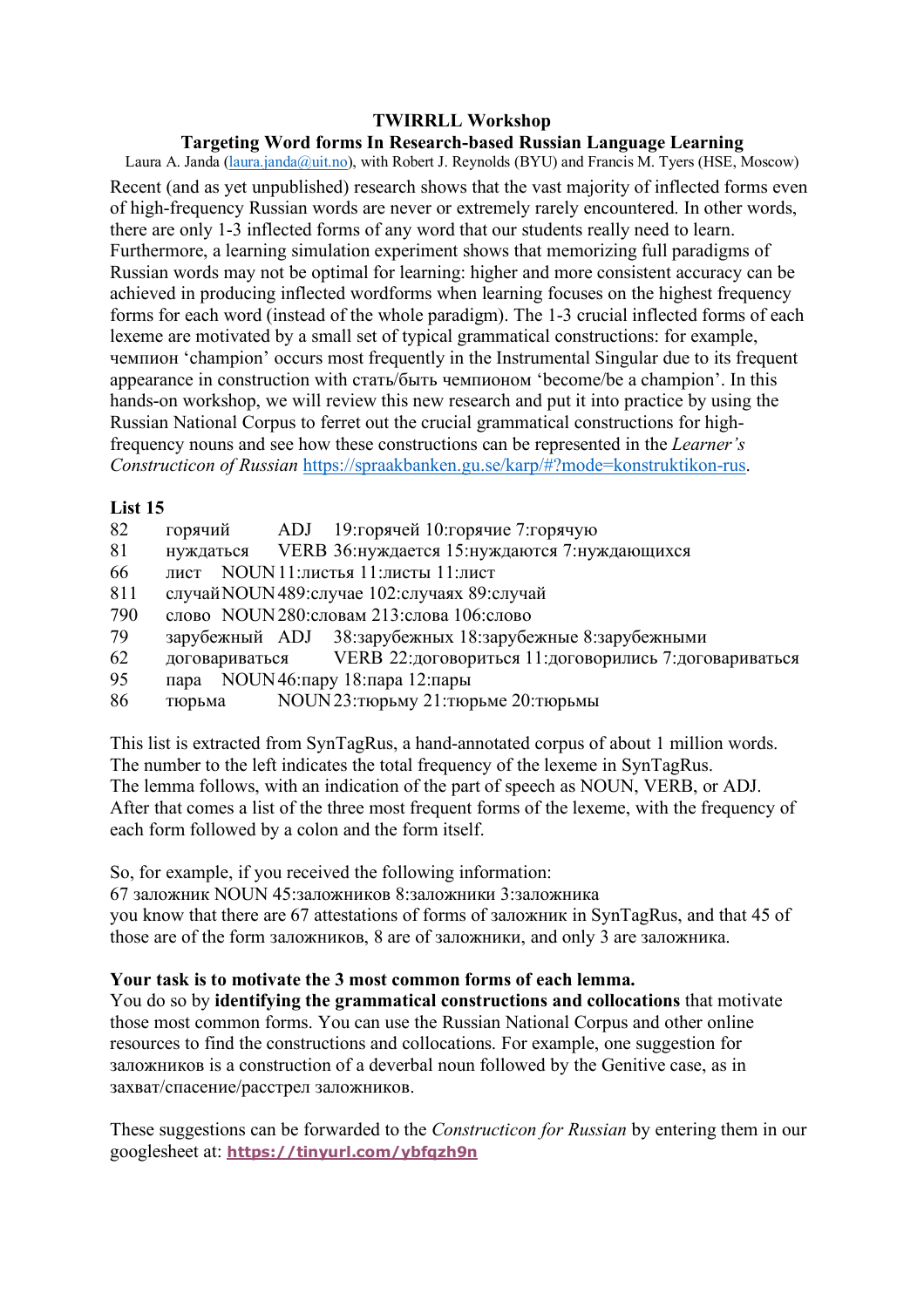## **Targeting Word forms In Research-based Russian Language Learning**

Laura A. Janda (laura.janda@uit.no), with Robert J. Reynolds (BYU) and Francis M. Tyers (HSE, Moscow) Recent (and as yet unpublished) research shows that the vast majority of inflected forms even of high-frequency Russian words are never or extremely rarely encountered. In other words, there are only 1-3 inflected forms of any word that our students really need to learn. Furthermore, a learning simulation experiment shows that memorizing full paradigms of Russian words may not be optimal for learning: higher and more consistent accuracy can be achieved in producing inflected wordforms when learning focuses on the highest frequency forms for each word (instead of the whole paradigm). The 1-3 crucial inflected forms of each lexeme are motivated by a small set of typical grammatical constructions: for example, чемпион 'champion' occurs most frequently in the Instrumental Singular due to its frequent appearance in construction with стать/быть чемпионом 'become/be a champion'. In this hands-on workshop, we will review this new research and put it into practice by using the Russian National Corpus to ferret out the crucial grammatical constructions for highfrequency nouns and see how these constructions can be represented in the *Learner's Constructicon of Russian* https://spraakbanken.gu.se/karp/#?mode=konstruktikon-rus.

## **List 16**

|           | боевой ADJ 22: боевых 18: боевые 17: боевой                |
|-----------|------------------------------------------------------------|
| глядеть   | VERB 25:глядя 10:Глядя 6:глядел                            |
|           | число NOUN 288: числе 144: число 86: числа                 |
|           | конец NOUN236: конце 119: конца 69: концу                  |
|           | рука NOUN 147: руки 96: руках 77: руку                     |
|           | последний ADJ 217: последние 124: последнее 105: последних |
| верхний   | ADJ 15: верхней 12: верхнюю 9: верхних                     |
| назначать | VERB 14: назначен 13: назначил 10: назначить               |
| больница  | NOUN 30: больницы 19: больнице 17: больницу                |
|           |                                                            |

This list is extracted from SynTagRus, a hand-annotated corpus of about 1 million words. The number to the left indicates the total frequency of the lexeme in SynTagRus. The lemma follows, with an indication of the part of speech as NOUN, VERB, or ADJ. After that comes a list of the three most frequent forms of the lexeme, with the frequency of each form followed by a colon and the form itself.

So, for example, if you received the following information:

67 заложник NOUN 45:заложников 8:заложники 3:заложника you know that there are 67 attestations of forms of заложник in SynTagRus, and that 45 of those are of the form заложников, 8 are of заложники, and only 3 are заложника.

# **Your task is to motivate the 3 most common forms of each lemma.**

You do so by **identifying the grammatical constructions and collocations** that motivate those most common forms. You can use the Russian National Corpus and other online resources to find the constructions and collocations. For example, one suggestion for заложников is a construction of a deverbal noun followed by the Genitive case, as in захват/спасение/расстрел заложников.

Ideally, these suggestions can be entered into *Constructicon for Russian* at https://spraakbanken.gu.se/karp/#?mode=konstruktikon-rus.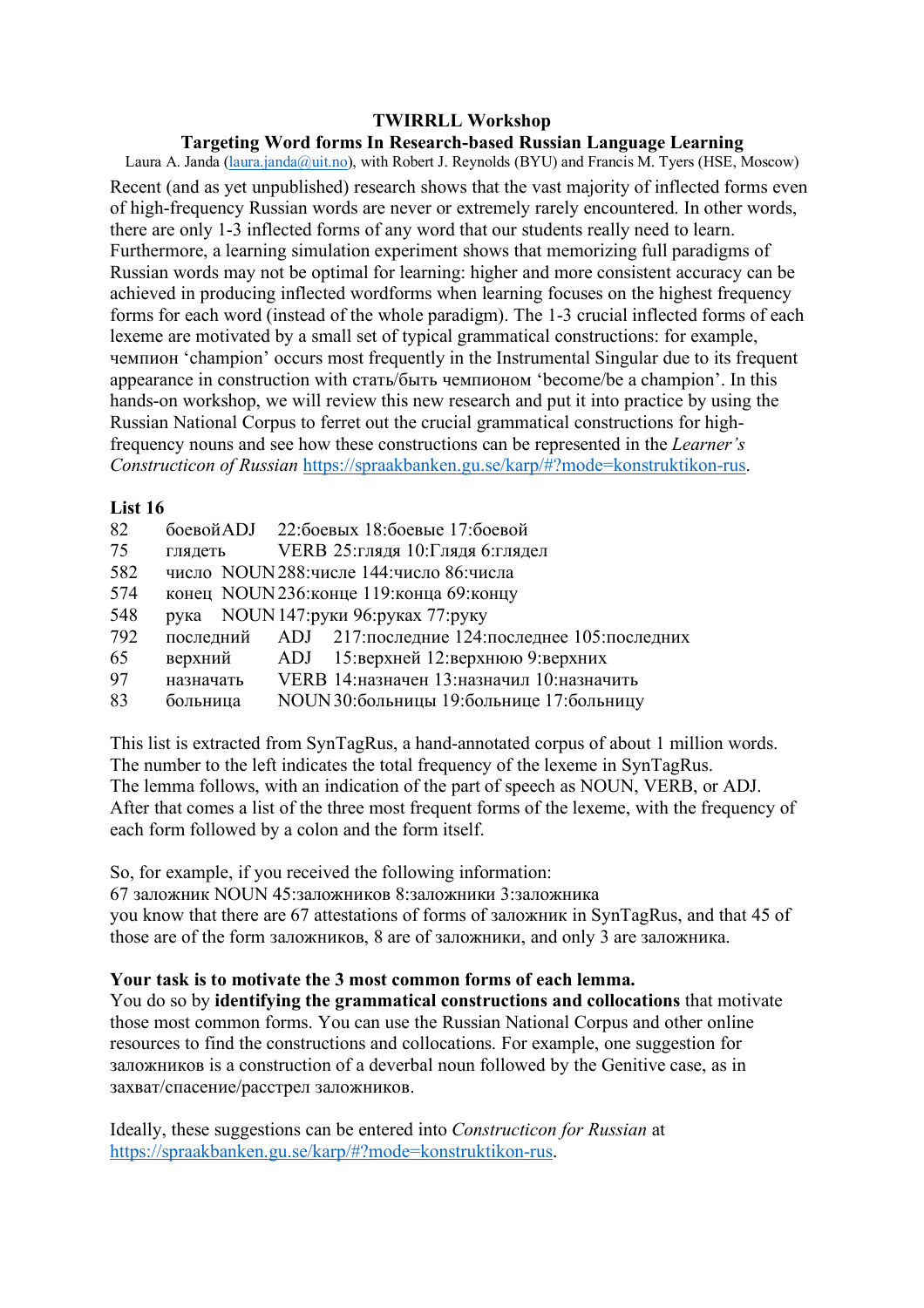## **Targeting Word forms In Research-based Russian Language Learning**

Laura A. Janda (laura.janda@uit.no), with Robert J. Reynolds (BYU) and Francis M. Tyers (HSE, Moscow) Recent (and as yet unpublished) research shows that the vast majority of inflected forms even of high-frequency Russian words are never or extremely rarely encountered. In other words, there are only 1-3 inflected forms of any word that our students really need to learn. Furthermore, a learning simulation experiment shows that memorizing full paradigms of Russian words may not be optimal for learning: higher and more consistent accuracy can be achieved in producing inflected wordforms when learning focuses on the highest frequency forms for each word (instead of the whole paradigm). The 1-3 crucial inflected forms of each lexeme are motivated by a small set of typical grammatical constructions: for example, чемпион 'champion' occurs most frequently in the Instrumental Singular due to its frequent appearance in construction with стать/быть чемпионом 'become/be a champion'. In this hands-on workshop, we will review this new research and put it into practice by using the Russian National Corpus to ferret out the crucial grammatical constructions for highfrequency nouns and see how these constructions can be represented in the *Learner's Constructicon of Russian* https://spraakbanken.gu.se/karp/#?mode=konstruktikon-rus.

## **List 17**

| 81 | чужой ADJ | 20: чужой 13: чужих 11: чужие                                    |
|----|-----------|------------------------------------------------------------------|
| 71 | завершать | VERB 10:завершить 7:завершена 6:завершил                         |
| 97 |           | потребитель NOUN30: потребителей 17: потребителя 13: потребители |
| 93 |           | трасса NOUN 34: трассы 26: трассе 5: трассу                      |
| 55 | кафедра   | NOUN 26: кафедры 12: кафедрой 6: кафедру                         |
| 83 |           | временный ADJ 15:временные 13:временной 12:временного            |
| 79 |           | зарубежный ADJ 38:зарубежных 18:зарубежные 8:зарубежными         |
| 99 |           | переставать VERB 28: перестали 14: перестает 13: перестал        |
| 82 |           | доступ NOUN 56: доступ 18: доступа 5: доступе                    |
|    |           |                                                                  |

This list is extracted from SynTagRus, a hand-annotated corpus of about 1 million words. The number to the left indicates the total frequency of the lexeme in SynTagRus. The lemma follows, with an indication of the part of speech as NOUN, VERB, or ADJ. After that comes a list of the three most frequent forms of the lexeme, with the frequency of each form followed by a colon and the form itself.

So, for example, if you received the following information:

67 заложник NOUN 45:заложников 8:заложники 3:заложника you know that there are 67 attestations of forms of заложник in SynTagRus, and that 45 of those are of the form заложников, 8 are of заложники, and only 3 are заложника.

# **Your task is to motivate the 3 most common forms of each lemma.**

You do so by **identifying the grammatical constructions and collocations** that motivate those most common forms. You can use the Russian National Corpus and other online resources to find the constructions and collocations. For example, one suggestion for заложников is a construction of a deverbal noun followed by the Genitive case, as in захват/спасение/расстрел заложников.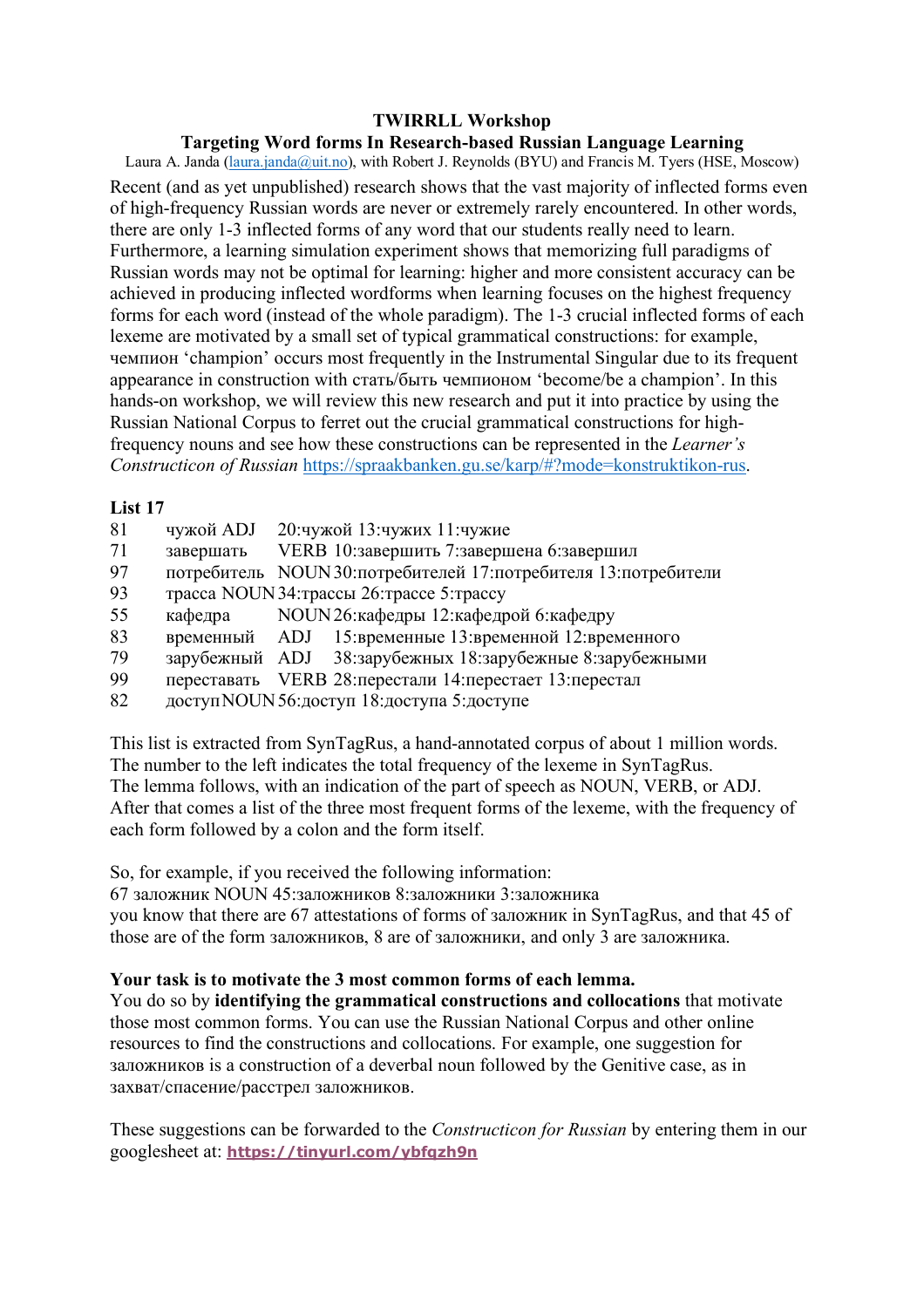## **Targeting Word forms In Research-based Russian Language Learning**

Laura A. Janda (laura.janda@uit.no), with Robert J. Reynolds (BYU) and Francis M. Tyers (HSE, Moscow) Recent (and as yet unpublished) research shows that the vast majority of inflected forms even of high-frequency Russian words are never or extremely rarely encountered. In other words, there are only 1-3 inflected forms of any word that our students really need to learn. Furthermore, a learning simulation experiment shows that memorizing full paradigms of Russian words may not be optimal for learning: higher and more consistent accuracy can be achieved in producing inflected wordforms when learning focuses on the highest frequency forms for each word (instead of the whole paradigm). The 1-3 crucial inflected forms of each lexeme are motivated by a small set of typical grammatical constructions: for example, чемпион 'champion' occurs most frequently in the Instrumental Singular due to its frequent appearance in construction with стать/быть чемпионом 'become/be a champion'. In this hands-on workshop, we will review this new research and put it into practice by using the Russian National Corpus to ferret out the crucial grammatical constructions for highfrequency nouns and see how these constructions can be represented in the *Learner's Constructicon of Russian* https://spraakbanken.gu.se/karp/#?mode=konstruktikon-rus.

## **List 18**

- 69 опираться VERB 18:опираясь 10:опирается 9:опираться
- 87 определение NOUN32:определения 24:определение 12:определению
- 73 предыдущий ADJ 13:предыдущего 11:предыдущие 11:предыдущей
- 73 минувший ADJ 14:минувшую 13:минувшей 10:минувшие
- 85 исходить VERB 30:исходя 12:исходит 11:Исходя
- 73 палец NOUN12:пальцы 12:пальцем 12:пальцев
- 70 труба NOUN26:трубы 12:труб 9:трубе
- 69 колебание NOUN34:колебания 23:колебаний 4:колебаниями
- 67 маска NOUN34:маски 6:масках 6:маска

This list is extracted from SynTagRus, a hand-annotated corpus of about 1 million words. The number to the left indicates the total frequency of the lexeme in SynTagRus. The lemma follows, with an indication of the part of speech as NOUN, VERB, or ADJ. After that comes a list of the three most frequent forms of the lexeme, with the frequency of each form followed by a colon and the form itself.

So, for example, if you received the following information:

67 заложник NOUN 45:заложников 8:заложники 3:заложника you know that there are 67 attestations of forms of заложник in SynTagRus, and that 45 of those are of the form заложников, 8 are of заложники, and only 3 are заложника.

# **Your task is to motivate the 3 most common forms of each lemma.**

You do so by **identifying the grammatical constructions and collocations** that motivate those most common forms. You can use the Russian National Corpus and other online resources to find the constructions and collocations. For example, one suggestion for заложников is a construction of a deverbal noun followed by the Genitive case, as in захват/спасение/расстрел заложников.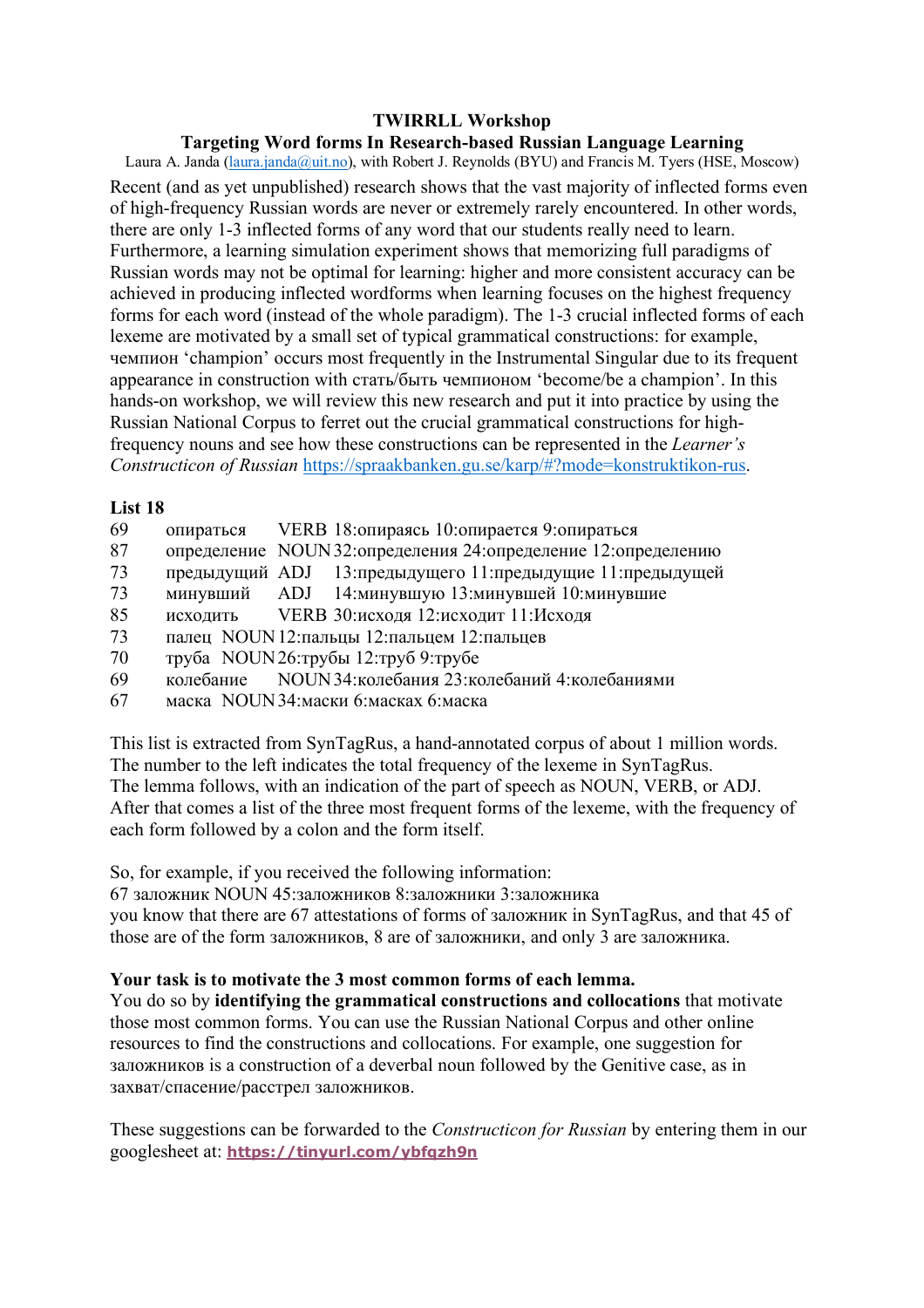## **Targeting Word forms In Research-based Russian Language Learning**

Laura A. Janda (laura.janda@uit.no), with Robert J. Reynolds (BYU) and Francis M. Tyers (HSE, Moscow) Recent (and as yet unpublished) research shows that the vast majority of inflected forms even of high-frequency Russian words are never or extremely rarely encountered. In other words, there are only 1-3 inflected forms of any word that our students really need to learn. Furthermore, a learning simulation experiment shows that memorizing full paradigms of Russian words may not be optimal for learning: higher and more consistent accuracy can be achieved in producing inflected wordforms when learning focuses on the highest frequency forms for each word (instead of the whole paradigm). The 1-3 crucial inflected forms of each lexeme are motivated by a small set of typical grammatical constructions: for example, чемпион 'champion' occurs most frequently in the Instrumental Singular due to its frequent appearance in construction with стать/быть чемпионом 'become/be a champion'. In this hands-on workshop, we will review this new research and put it into practice by using the Russian National Corpus to ferret out the crucial grammatical constructions for highfrequency nouns and see how these constructions can be represented in the *Learner's Constructicon of Russian* https://spraakbanken.gu.se/karp/#?mode=konstruktikon-rus.

## **List 19**

| 79                   |                |  | длительный ADJ 21:длительного 13:длительный 13:длительное |  |
|----------------------|----------------|--|-----------------------------------------------------------|--|
| 68                   | регистрировать |  | VERB 11:зарегистрировано 7:зарегистрировать               |  |
| 7:зарегистрированных |                |  |                                                           |  |
| 76                   | конечный       |  | ADJ 44: конечном 6: конечный 5: конечной                  |  |

- 85 расстояние NOUN35:расстояние 26:расстояния 14:расстоянии
- 66 звезда NOUN23:звезды 15:звезд 7:звезда
- 65 юг NOUN28:юге 15:юг 14:юга
- 61 лестница NOUN27:лестнице 19:лестницы 4:лестницу
- 78 бой NOUN18:боя 16:бой 10:бои
- 76 ум NOUN27:ума 12:ум 7:уму

This list is extracted from SynTagRus, a hand-annotated corpus of about 1 million words. The number to the left indicates the total frequency of the lexeme in SynTagRus. The lemma follows, with an indication of the part of speech as NOUN, VERB, or ADJ. After that comes a list of the three most frequent forms of the lexeme, with the frequency of each form followed by a colon and the form itself.

So, for example, if you received the following information:

67 заложник NOUN 45:заложников 8:заложники 3:заложника

you know that there are 67 attestations of forms of заложник in SynTagRus, and that 45 of those are of the form заложников, 8 are of заложники, and only 3 are заложника.

# **Your task is to motivate the 3 most common forms of each lemma.**

You do so by **identifying the grammatical constructions and collocations** that motivate those most common forms. You can use the Russian National Corpus and other online resources to find the constructions and collocations. For example, one suggestion for заложников is a construction of a deverbal noun followed by the Genitive case, as in захват/спасение/расстрел заложников.